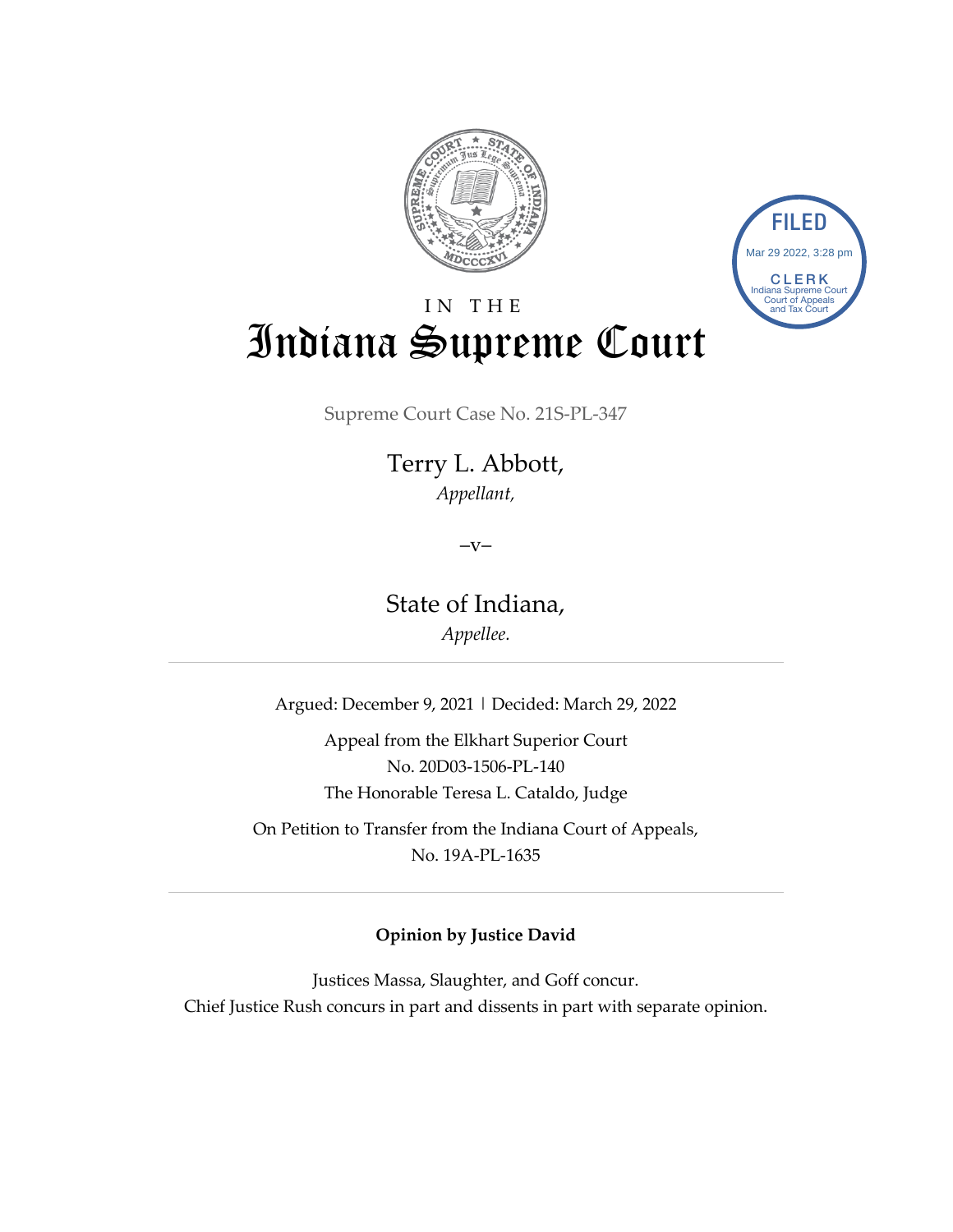#### **David, Justice.**

In Indiana, civil forfeiture actions typically proceed under one of two statutes: the general forfeiture statute or the racketeering forfeiture statute. Today, we consider whether the racketeering forfeiture statute permits a court to release, to the defendant, funds seized in a forfeiture action so the defendant can hire counsel in that same action. We hold that it does not. However, we also find that Abbott's designated evidence regarding the origins of much of the seized cash was sufficient to overcome the State's motion for summary judgment in this forfeiture action. Finally, we review Abbott's request for appointed counsel and find, although exceptional circumstances may exist that would otherwise justify appointment of counsel, the trial court did not abuse its discretion by denying Abbott's request given its finding that Abbott was unlikely to succeed in defense of the forfeiture.

We therefore affirm in part, reverse in part, and remand this case for further proceedings consistent with this opinion.

## **Facts and Procedural History**

In April 2015, following two controlled buys where Terry Abbott sold drugs to a confidential informant, police executed a search warrant of Abbott's home. There they seized marijuana, methamphetamine, hundreds of pills containing amphetamine and alprazolam (Xanax), drug paraphernalia, several firearms, and \$9,185 in cash – including \$6,760 that was found in Abbott's pants pocket and \$2,414 that was found in a safe. Abbott was arrested and eventually convicted of several offenses, including one count of Level 2 felony dealing methamphetamine and one count of Level 2 felony dealing in a schedule II controlled substance.

While Abbott's criminal case was pending, the State filed an *in rem* civil forfeiture action against Abbott under Indiana's general forfeiture statute in Indiana Code chapter 34-24-1, and Indiana's racketeering forfeiture statute in Indiana Code chapter 34-24-2 ("Racketeering Forfeiture Statute"), seeking the forfeiture of the cash and firearms seized during the search.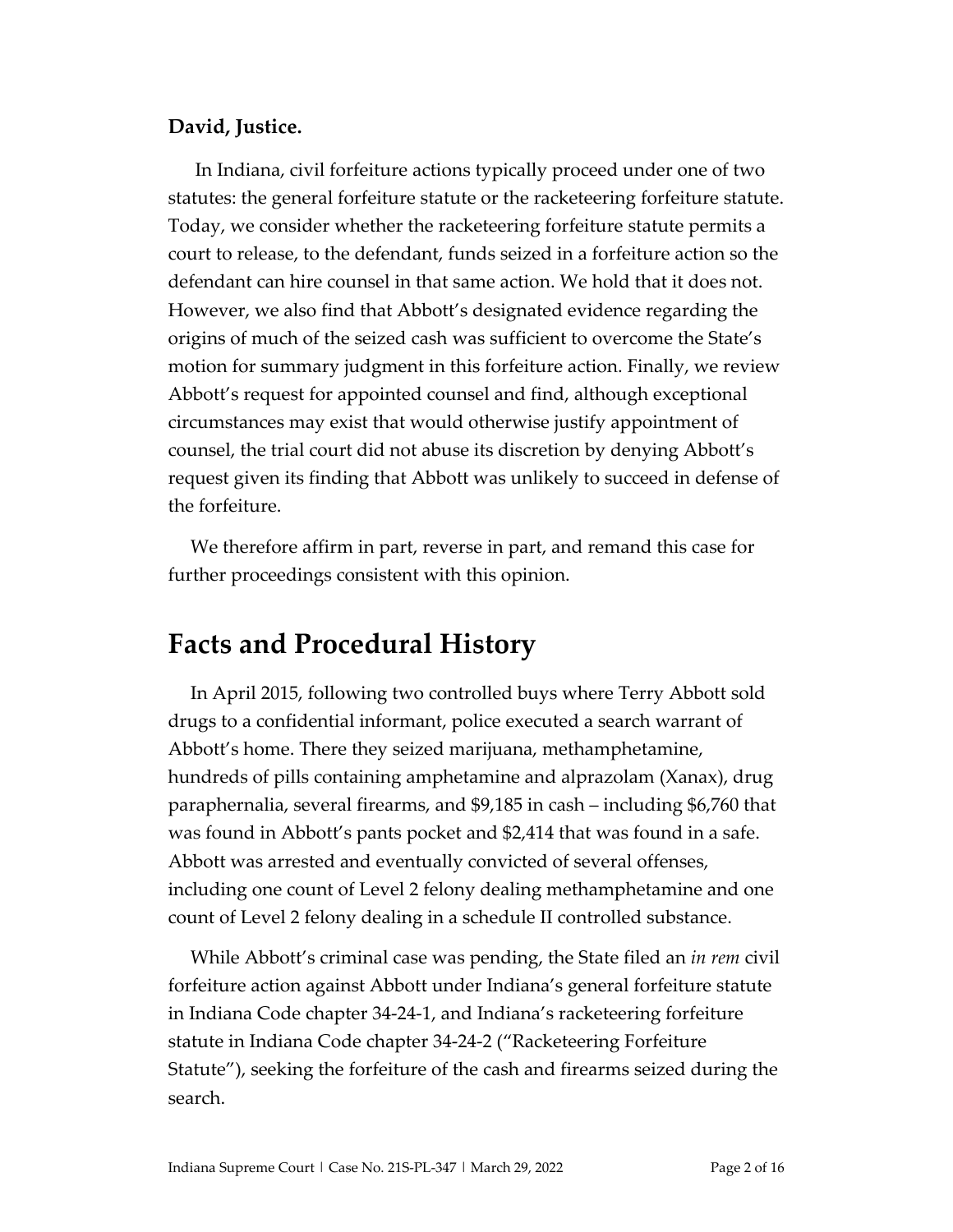Abbott initially was represented by counsel in the forfeiture action, but his counsel withdrew in October 2015. Incarcerated and without counsel, Abbott moved to have counsel appointed to defend him in the forfeiture action. The trial court denied Abbott's motion to appoint counsel to contest the forfeiture, finding he was the most qualified person to investigate and present evidence in opposing summary judgment; he "has in the past hired private counsel to represent him in this matter;" and his likelihood of prevailing on the merits in the forfeiture action was "slim." Appellant's App. Vol. II at 14; *see* Ind. Code § 34-10-1-2(d)(2) ("The court shall deny an application . . . if the court determines . . . (2) [t]he applicant is unlikely to prevail on the applicant's claim or defense."). Therefore, Abbott proceeded *pro se* in defense of the forfeiture action.

After Abbott was convicted in his criminal case, the State filed a motion for summary judgment in the forfeiture action in July 2018, alleging there was no genuine issue of material fact that the seized property was subject to forfeiture under I.C. § 34-24-2-2 based on Abbott's pattern of racketeering activity. In response, Abbott designated copies of tax forms from 2015 showing that he lawfully earned over \$20,000 in income, along with an affidavit stating that the seized cash was obtained legally—and that \$6,760 of the seized cash was supposed to go to the purchase of a motorcycle later that day, but the sale fell through.

Following an evidentiary hearing, the trial court granted the State's motion for summary judgment, finding "the evidence presented is undisputed and clearly establishes that [Abbott] did engage in racketeering activity." Appellant's App. Vol. II at 25. It found that Abbott's designated evidence did not create a genuine issue of material fact, given the State's "overwhelming designated evidence" that the cash was used for or was derived from Abbott's criminal conduct. *Id.* at 27. Abbott appealed, *pro se*, challenging the trial court's denial of his request for appointed counsel and seeking a reversal of the entry of summary judgment.

The Court of Appeals reversed summary judgment for \$8,923 of the seized currency, finding that Abbott's designations sufficiently created a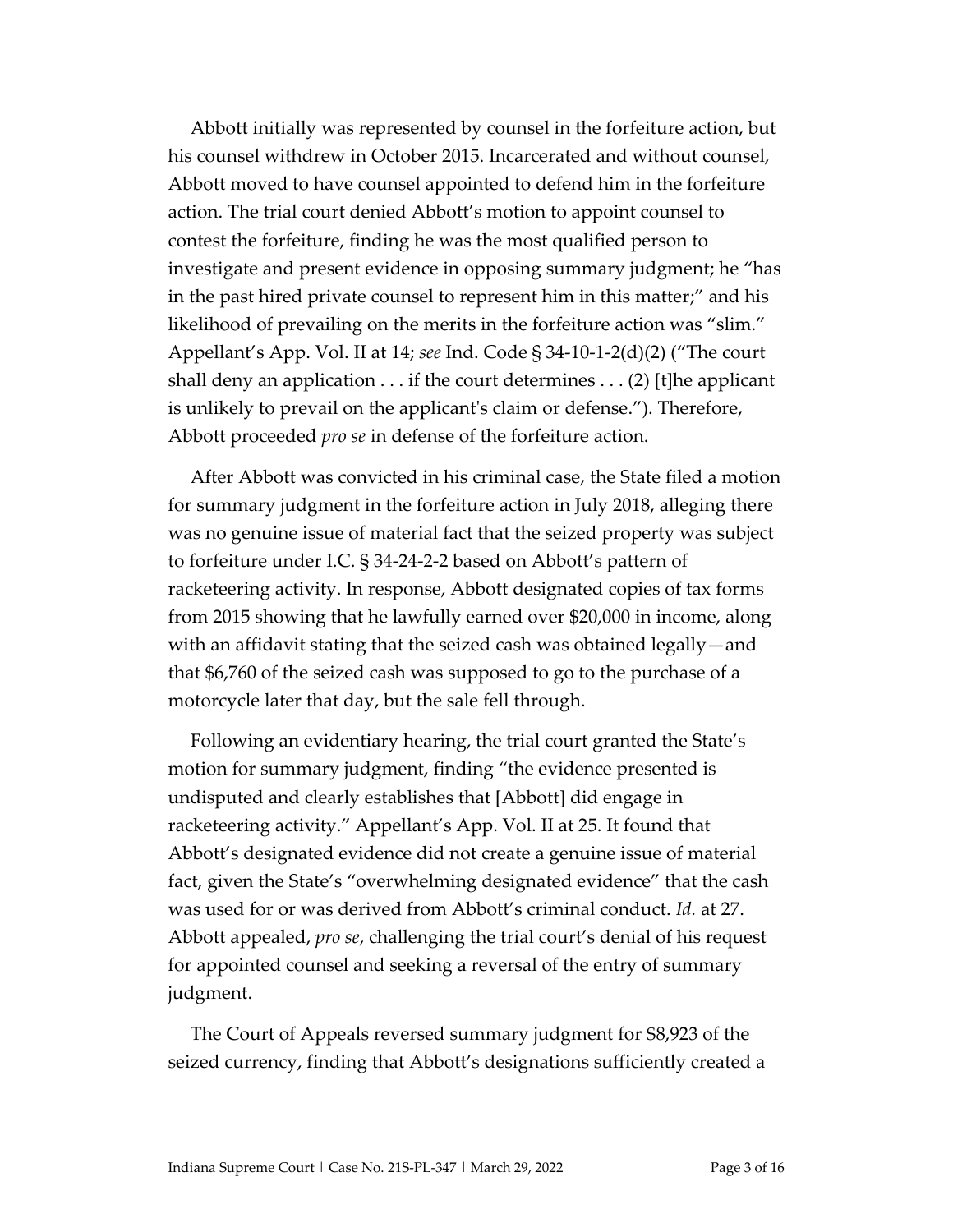genuine issue of material fact under our summary judgment standard.<sup>1</sup> *Abbott v. State*, 164 N.E.3d 736, 742–43 (Ind. Ct. App. 2021), *vacated*. The Court of Appeals also *sua sponte* found as a matter of equity that trial courts may allow forfeiture defendants to access seized cash that is the subject of the forfeiture action "to retain counsel, purchase a transcript if needed, and pay for other reasonable expenses associated with preparing a defense." *Id.* at 747–48. In reaching this conclusion, the Court of Appeals relied on language in the Racketeering Forfeiture Statute that property seized under the statute "is considered to be in the custody of the law enforcement officer making the seizure, **subject only to order of the court**." *See* I.C. § 34-24-2-4(c) (emphasis added). Based on this finding, the Court of Appeals affirmed the trial court's denial of Abbott's request for appointed counsel on grounds that Abbott could, upon the court's order, use the seized money to pay his defense costs. The majority remanded to the trial court to "adopt reasonable procedures to supervise [Abbott's] expenditures of the *res*." *Abbott*, 164 N.E.3d at 749.

Judge Vaidik concurred in reversing the grant of summary judgment but dissented as to whether Abbott could use the seized cash to pay for his defense in the forfeiture action. *Id.* at 749–50 (Vaidik, J., dissenting). She explained that once the trial court determined Abbott was unlikely to be successful in defending the forfeiture claim, the majority should not have *sua sponte* addressed the "equity" of allowing Abbott the limited use of the funds to support his defense. *Id.* at 750–51. Judge Vaidik would have affirmed the denial of appointed counsel based on the finding that Abbott was unlikely to prevail in the forfeiture action.

The State sought transfer, which we granted, vacating the Court of Appeals' opinion. *See* Ind. App. R. 58(A).

<sup>&</sup>lt;sup>1</sup> The Court of Appeals affirmed the summary judgment for the State regarding \$261 of the seized currency and the seized firearms. *Abbott*, 164 N.E.3d at 742; *see* Appellant's App. Vol. II at 56. Abbott does not challenge this holding on transfer.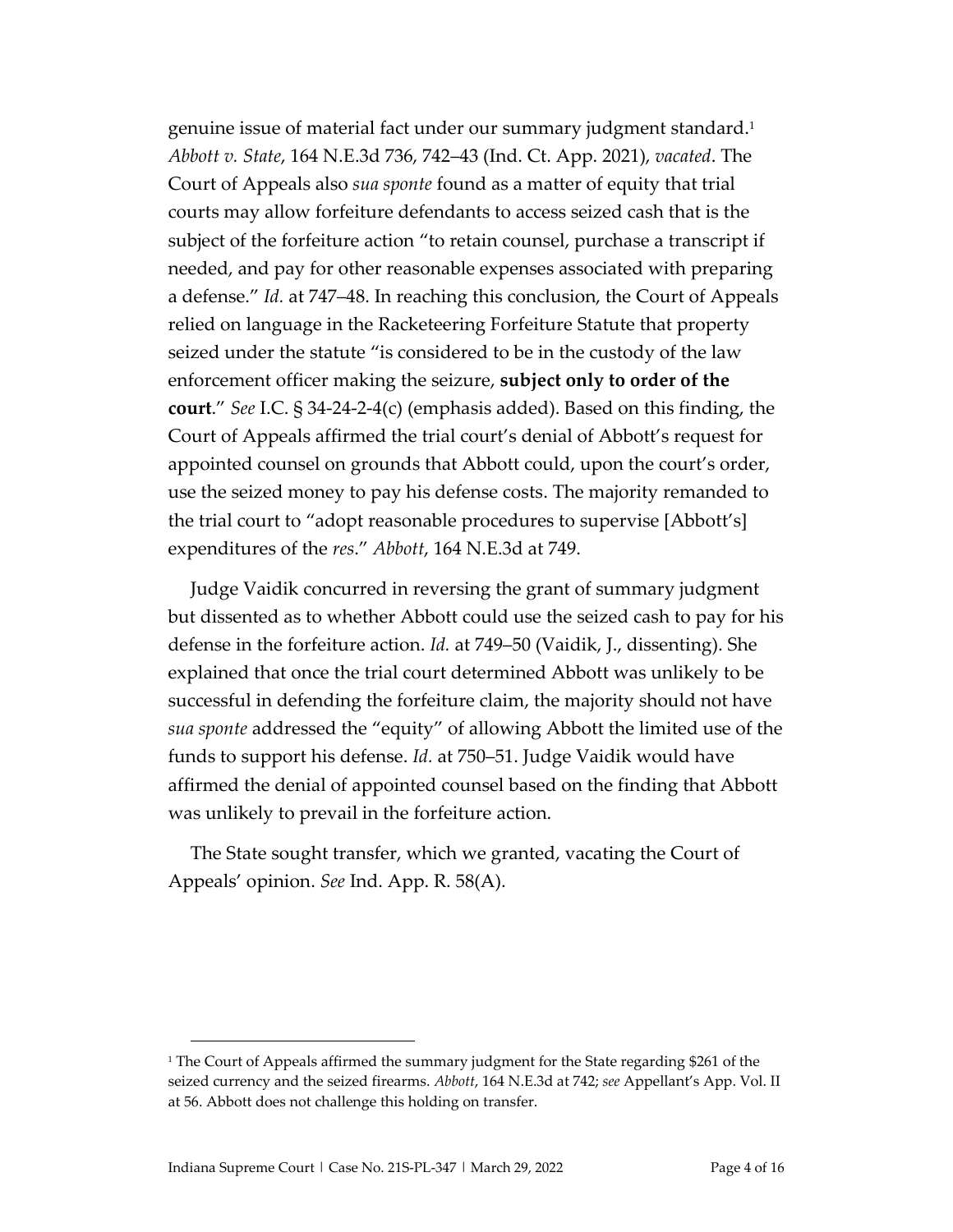# **Discussion and Decision**

In Indiana, civil forfeiture actions typically proceed under either the general forfeiture statute in Indiana Code chapter 34-24-1, or the Racketeering Forfeiture Statute in Indiana Code chapter 34-24-2*.* This case primarily involves the Racketeering Forfeiture Statute, under which the State sought summary judgment. As an initial matter, we analyze the trial court's grant of summary judgment in the State's favor on whether the funds at issue were used in the course of, intended for, or derived or realized through Abbott's alleged criminal conduct. We then explore whether the Racketeering Forfeiture Statute permits a court to release the *res* subject to the forfeiture action to the defendant to hire defense counsel. Lastly, we review the trial court's denial of Abbott's request for appointed counsel.

# **I. Genuine issues of material fact exist as to whether the seized funds were a part of Abbott's alleged racketeering activity.**

We first review the trial court's grant of summary judgment in the State's favor.<sup>2</sup> Summary judgment is proper "if the designated evidentiary matter shows that there is no genuine issue as to any material fact and that the moving party is entitled to a judgment as a matter of law." Ind. T. R. 56(C). "A fact is 'material' if its resolution would affect the outcome of the case, and an issue is 'genuine' if a trier of fact is required to resolve the parties' differing accounts of the truth, or if the undisputed material facts support conflicting reasonable inferences." *Hughley v. State*, 15 N.E.3d 1000, 1003 (Ind. 2014) (citations omitted). The party moving for summary

<sup>2</sup> The State asks us to "summarily affirm the [] portions of the Court of Appeals' opinion relating to the merits of summary judgment." Pet. to Trans. at 9 n.2, 20. But at oral argument, the State argued it did not concede that summary judgment was improper. Regardless, having granted transfer, we conduct a de novo review of the trial court's grant of summary judgment. *See Kenworth of Indianapolis, Inc. v. Seventy-Seven Ltd.*, 134 N.E.3d 370, 376 (Ind. 2019).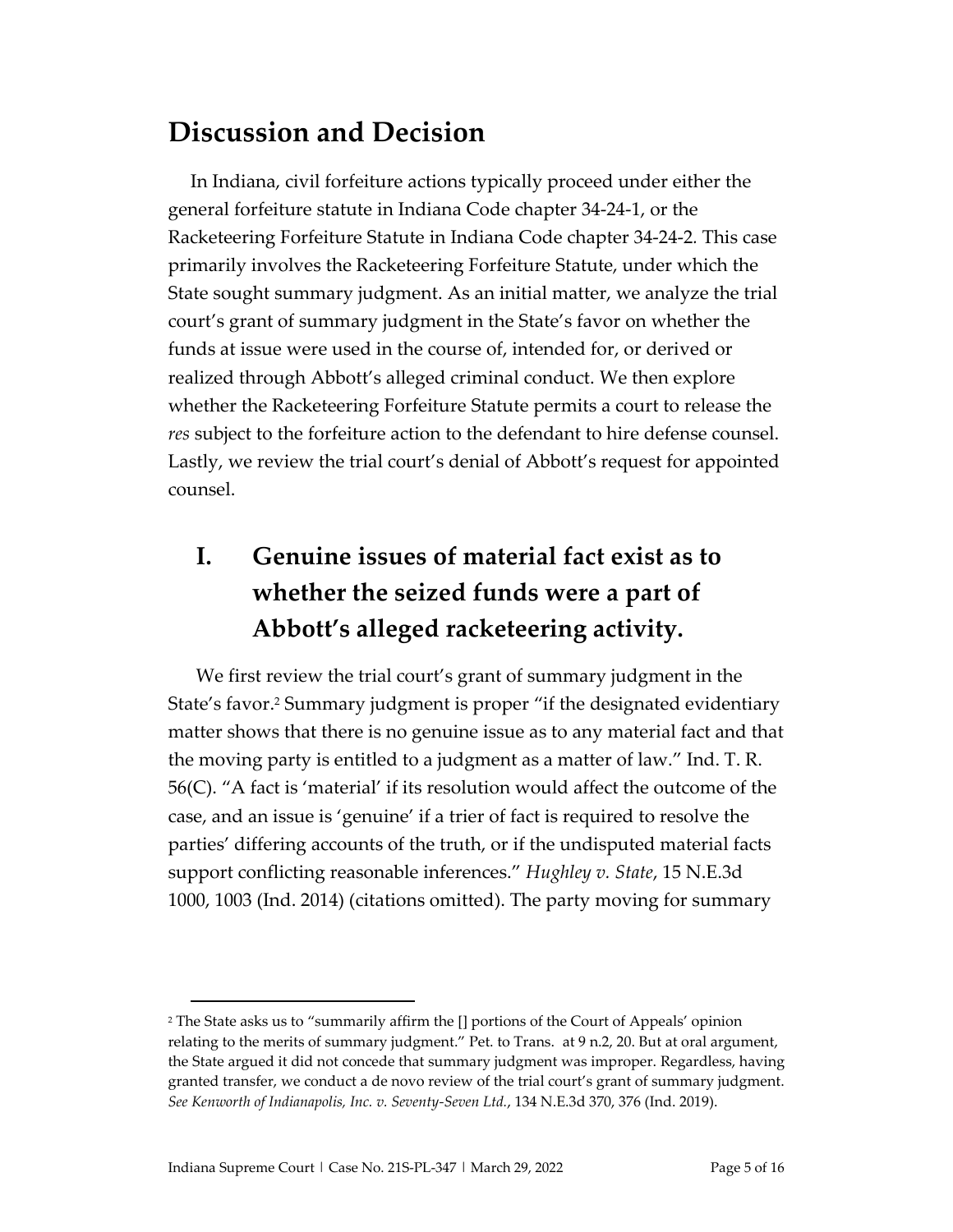judgment bears the initial burden of making a *prima facie* showing that there are no genuine issues of material fact and that it is entitled to judgment as a matter of law. *Sargent v. State*, 27 N.E.3d 729, 731 (Ind. 2015). Upon this showing, the burden shifts to the non-movant to come forward with contrary evidence showing an issue for the trier of fact. *Hughley*, 15 N.E.3d at 1003.

This Court views the designated evidence in a light most favorable to the non-movant. *Murray v. Indianapolis Pub. Schs.*, 128 N.E.3d 450, 452 (Ind. 2019). Under our standard, summary judgment may be precluded "by as little as a non-movant's mere designation of a self-serving affidavit" because we prefer "letting marginal cases proceed to trial on the merits." *Hughley*, 15 N.E.3d at 1003–04.

"Civil forfeiture is a device, a legal fiction, authorizing legal action against inanimate objects for participation in alleged criminal activity, regardless of whether the property owner is proven guilty of a crime—or even charged with a crime." *Serrano v. State*, 946 N.E.2d 1139, 1140 (Ind. 2011). Under the Racketeering Forfeiture Statute, the State had the burden to show by a preponderance of the evidence that the seized property was "used in the course of, intended for use in the course of, derived from, or realized through" criminal conduct constituting corrupt business influence. I.C. § 34-24-2-2(d).

In support of summary judgment, the State designated the pleadings in the forfeiture action, an affidavit of the Chief Investigator of the Elkhart County Prosecutor's Office, and the record from Abbott's criminal case. Opposing summary judgment, Abbott designated an affidavit stating that the \$6,760 in cash that was seized from his pants pocket was "lawfully obtained" and that this money was intended to be used to purchase a motorcycle later that day. Appellant's App. Vol. II at 33–35. He also submitted W-2 forms showing he was employed prior to his arrest.

We find that Abbott's designated evidence creates genuine issues of material fact as to whether the *res* was "derived from," "realized through," or "used in the course of" Abbott's alleged racketeering activity. I.C. § 34-24-2-2. Abbott's designations, showing lawful income and testimony that much of the seized cash was for a lawful purpose—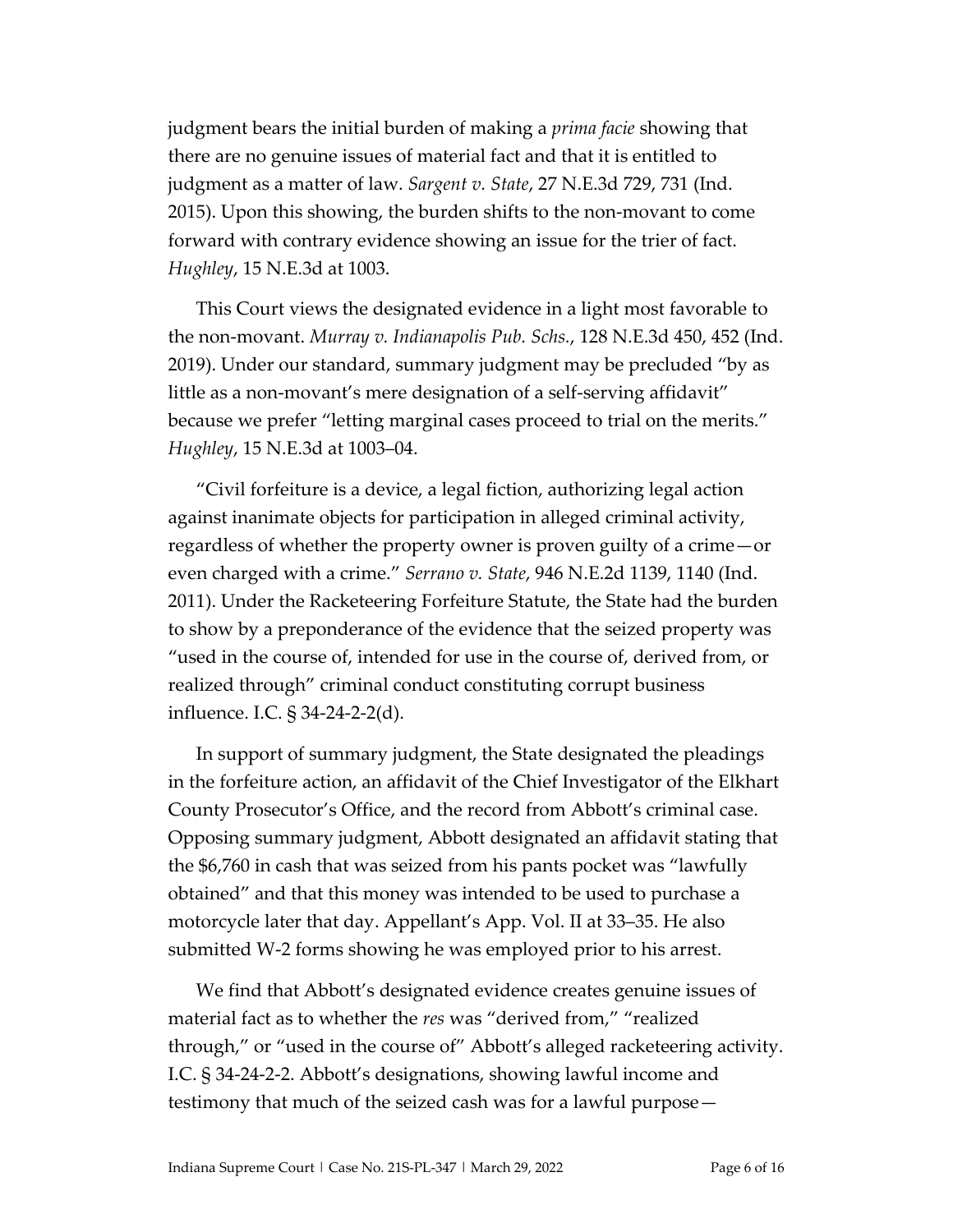purchasing a motorcycle—create the requisite "conflicting inferences" to "preclude summary judgment." *Hughley*, 15 N.E.3d at 1004 n.1 (reversing summary judgment in a forfeiture action, finding a "perfunctory and selfserving" affidavit attesting that seized currency was neither proceeds of nor used in a crime was sufficient to raise a triable issue of fact); *see also Sargent*, 27 N.E.3d at 732–33 (reversing summary judgment for the State in a forfeiture action, finding the defendant designated sufficient materials to show that the defendant was not "in possession" of the property subject to forfeiture as contemplated by the statute). Accordingly, Abbott's sworn statements create sufficient factual issues to be resolved at trial.

This does not mean that the State cannot later convince the trier of fact by a preponderance of the evidence that there was a sufficient nexus between the seized money and Abbott's alleged racketeering activity. *See Katner v. State*, 655 N.E.2d 345, 349 (Ind. 1995) (requiring the State to show, by a preponderance of the evidence, a nexus between the property sought in forfeiture and an enumerated offense); *see also* I.C. § 34-24-2-2(d). However, even if Abbott's affidavit is self-serving, this is enough to defeat a motion for summary judgment under our standard. *See Hughley*, 15 N.E.3d at 1003. Therefore, summary judgment in the State's favor regarding the \$8,923 in cash was improper.

#### **II. The Racketeering Forfeiture Statute does not authorize a court to release the seized** *res* **to the defendant to fund a defense in the forfeiture action.**

The State contends that the Court of Appeals erred when it *sua sponte*  held that a court, through its equity powers, may order the release of seized funds that are the subject of a forfeiture action to the forfeiture defendant to retain defense counsel. This implicates an issue of statutory construction regarding the Racketeering Forfeiture Statute, presenting a question of law, which we review de novo. *City of Lawrence Utilities Serv. Bd. v. Curry*, 68 N.E.3d 581, 585 (Ind. 2017).

When interpreting a statute, we give words their plain meaning and consider the structure of the statute as a whole. *ESPN, Inc. v. University of*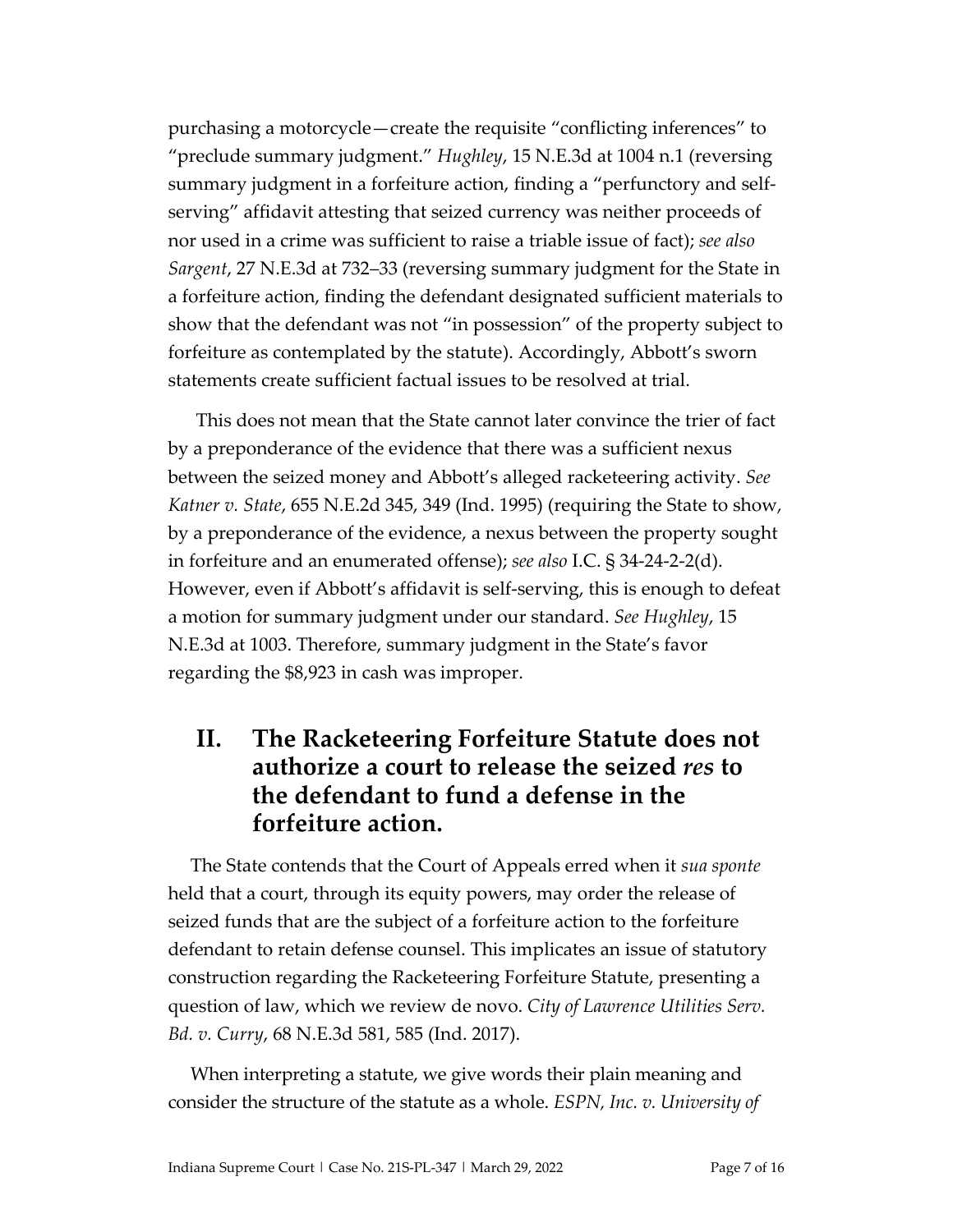*Notre Dame Police Dept.*, 62 N.E.3d 1192, 1195 (Ind. 2016) (citations omitted). To the extent there is ambiguity in the statute, we determine and give effect to the intent of the legislature as best it can be ascertained. *Id.* "We do not presume that the Legislature intended language used in a statute to be applied illogically or to bring about an unjust or absurd result." *Temme v. State*, 169 N.E.3d 857, 863 (Ind. 2021) (quoting *ESPN*, 62 N.E.3d at 1196). We also "exercise caution so as not to add words or restrictions to a statute where none exist." *West v. Office of Indiana Secretary of State*, 54 N.E.3d 349, 353 (Ind. 2016) (citing *Kitchell v. Franklin*, 997 N.E.2d 1020, 1026 (Ind. 2013)).

In interpreting the Racketeering Forfeiture Statute, the Court of Appeals invoked its equity powers and explained that "under the circumstances—where the bulk of the *res* was removed from Abbott's pocket and he made a plausible claim to that cash—we conclude that Abbott should be permitted to use the *res* to pay for a lawyer, a transcript, and other expenses for his defense." *Abbott*, 164 N.E.3d at 739.

However, we find this inconsistent with the structure of the Racketeering Forfeiture Statute and the legislative intent underlying our forfeiture scheme. The Racketeering Forfeiture Statute provides, in part:

(a) Property subject to forfeiture under this chapter shall be seized by a law enforcement officer upon court order. Seizure may be made without a court order only if:

(1) the seizure is incident to a lawful arrest or search, or to an inspection under an administrative inspection warrant; or (2) the property subject to seizure has been the subject of a prior judgment in favor of the state in a forfeiture proceeding under this chapter (or IC 34-4-30.5 before its repeal).

(b) When property is seized under subsection (a), pending forfeiture and final disposition, the law enforcement officer making the seizure may:

(1) place the property under seal;

(2) remove the property to a place designated by the court; or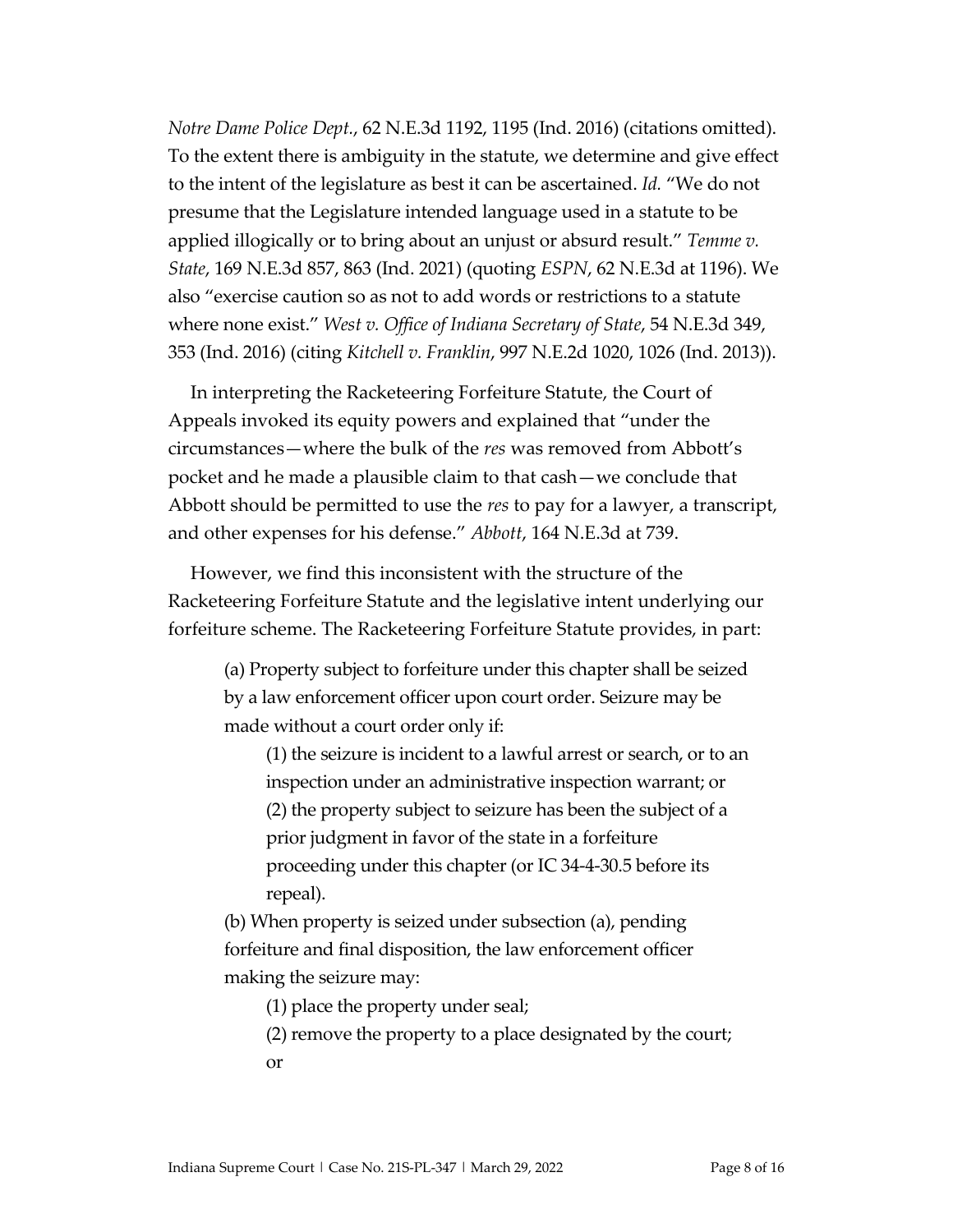(3) require another agency authorized by law to take custody of the property and remove it to an appropriate location.

(c) Property seized under subsection (a) (or IC 34-4-30.5-4(a) before its repeal) is not subject to replevin, but is considered to be in the custody of the law enforcement officer making the seizure, subject only to order of the court. []

I.C.  $\frac{1}{9}$  34-24-2-4(a)–(c).

Our main objective is to ascertain what "subject only to order of the court" means—namely, whether it authorizes a court in equity to release seized *res* that is the subject of a forfeiture action to the defendant to defend against the forfeiture.

We first observe that the plain language of the statute does not expressly permit a court in equity to release the *res* to the defendant to defend the forfeiture action. However, we also observe that the statute provides no guidance as to what "subject only to order of the court" means. I.C. § 34-24-2-4(c). Accordingly, we find such phrasing to be ambiguous because it is "susceptible to more than one interpretation." *Rheem Mfg. Co. v. Phelps Heating & Air Conditioning, Inc.*, 746 N.E.2d 941, 947 (Ind. 2001) (quoting *In re Lehman*, 690 N.E.2d 696, 702 (Ind. 1997)). Therefore, we must determine, give effect to, and implement the legislature's intent in drafting this provision. *ESPN,* 62 N.E.3d at 1196.

The State argues that the General Assembly's "purpose" in enacting the Racketeering Forfeiture Statute was to allow courts to "guarantee the security of the seized assets while in law enforcement custody[.]" Pet. to Trans. at 16. Further, it contends that the nature and dictionary definition of a "seizure" necessarily means that the original owner of seized property lacks access to it. Finally, the State contends that forfeitures are highly regulated by the General Assembly, and a defendant's access to seized money subject to forfeiture is therefore a subject for the General Assembly, not the courts.

In opposing transfer, Abbott argues that the Court of Appeals' interpretation is rooted "squarely" in the Racketeering Forfeiture Statute, and argues that the statute's plain language permits a court to broadly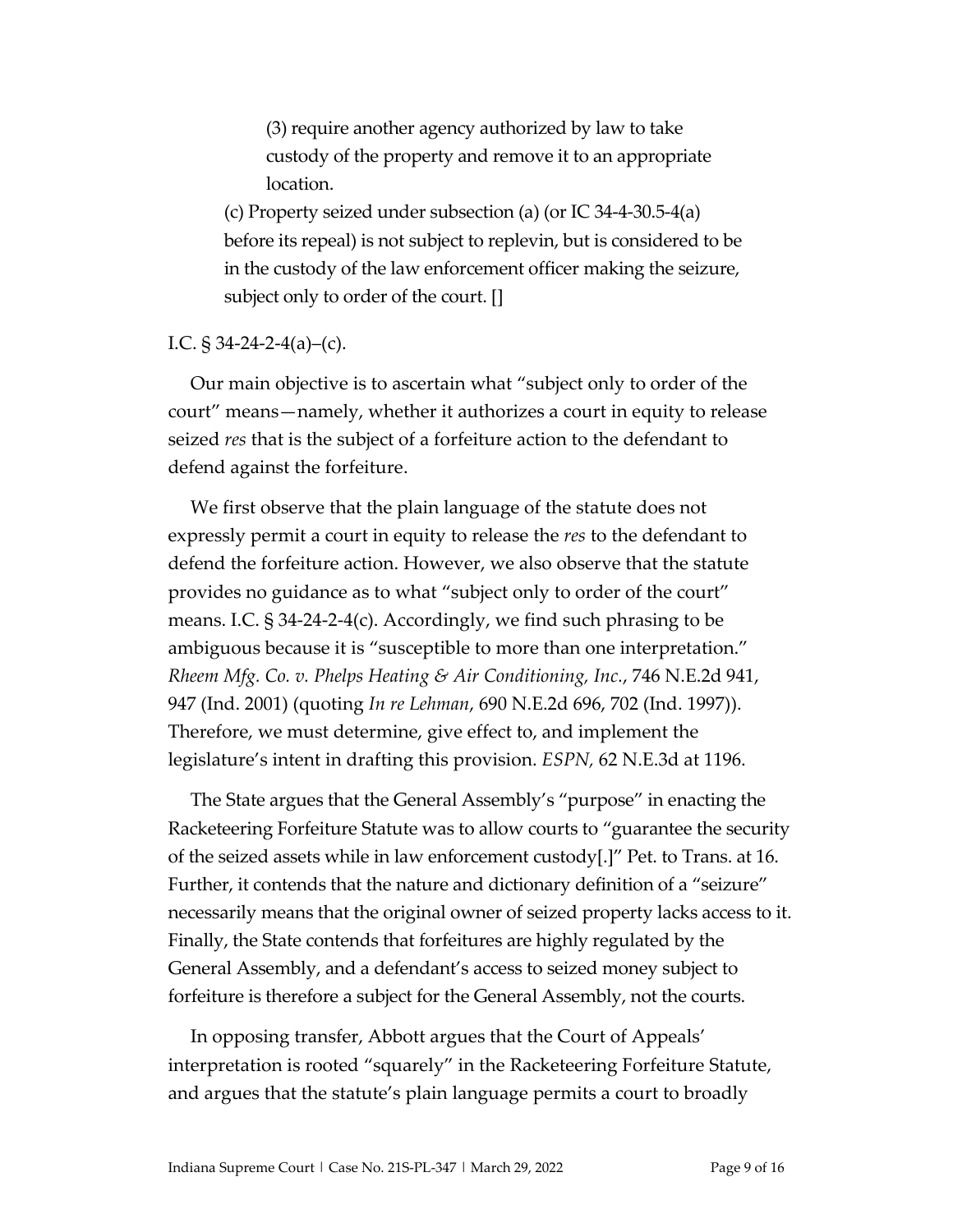order the use of the *res* given the statute's lack of any limiting principles*.* He further argues that the Court of Appeals' holding would not apply to the vast majority of civil forfeitures filed in Indiana, since most are filed only under the general forfeiture statute and not the racketeering statute. 3

We first analyze the statutory context in which "subject only to the order of the court" appears. Subsection 4(a) provides that "[p]roperty subject to forfeiture under this chapter **shall** be **seized** by [ ] law enforcement[,]" nondiscretionary language that the seized property is displaced from its original owner. I.C. § 34-24-2-4(a) (emphases added). Black's Law Dictionary defines a "seizure" as "[t]he act or instance of taking possession of a person or property by legal right or process[.]" *Seizure*, BLACK'S LAW DICTIONARY (11th ed. 2019). "Seizure" is also defined as "the taking possession of person or property by legal process." *Seizure*, MERRIAM-WEBSTER, [www.merriam-webster.com/dictionary/seizure](http://www.merriam-webster.com/dictionary/seizure) (last visited Mar. 22, 2022) [https://perma.cc/Y75C-6TY3]. Although title may not pass upon seizure, the term's definition infers that such property is displaced from the original owner. Therefore, in the context of the Racketeering Forfeiture Statute, we find that "seized" property is generally unavailable to its original owner while it is still "seized."

Subsection 4(b) then provides instruction for the storage and security of the seized property while the forfeiture action is pending, such as placing the property under seal, removing the property to a place **designated by the court**, or allowing another authorized agency to take custody of the property. I.C. § 34-24-2-4(b) (emphasis added). Then, Subsection 4(c) provides that the seized property "is not subject to replevin, but is considered to be in the custody of the law enforcement officer making the seizure, **subject only to order of the court**." *Id.* § -4(c) (emphasis added).

<sup>&</sup>lt;sup>3</sup> To rebut some of the concerns the State raises, Abbott directs us to New York, which allows the release of seized funds for "reasonable living expenses," "bona fide attorneys' fees," and other costs. Resp. Br. at 13 (quoting N.Y. C.P.L.R. 1312(4); citing *Schneiderman v. Costa*, 172 A.D.3d 937 (N.Y. App. Div. 2019)). However, we note that New York's statute expressly permits the release of *res* to the forfeiture defendant and therefore has no impact on our de novo review of Indiana's statute.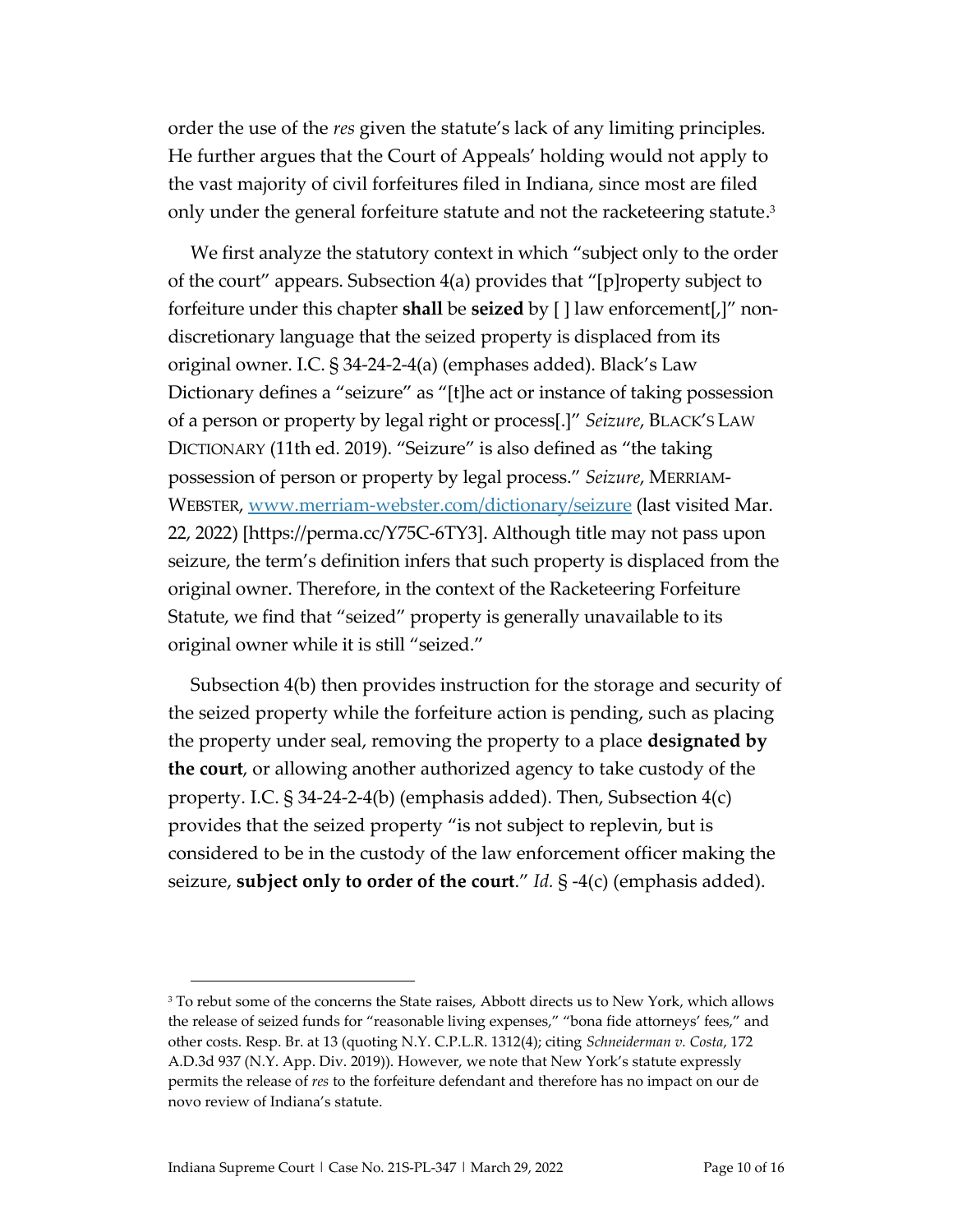The recurring theme in subsections  $4(a)$ – $4(c)$  is the security of the seized property in law enforcement's custody while the forfeiture action is pending; the statute gives no indication that a court may broadly distribute the seized property through its equitable power, or even return it to the person from whom it was seized. Therefore, in the context of the statute as a whole, we interpret "subject only to order of the court" to refer to the manner and means in which seized property is to be held in law enforcement's custody during the pendency of the forfeiture action. In other words, we do not find the legislature intended this language to give the court equitable authority to order the seized property released to the defendant to defend the forfeiture action.

The legislative intent underlying Indiana's forfeiture scheme at large also supports today's holding. In *Katner*, we observed that civil forfeiture proceedings advance diverse legislative goals. 655 N.E.2d at 347–48.<sup>4</sup> There, we noted that "forfeiture creates an economic disincentive" for offenders "to engage in future illegal acts," and that forfeitures also seek to "advance[] our Legislature's intent to minimize taxation by permitting law enforcement agencies . . . to defray some of the expense incurred in the battle against drug dealing." *Id.* (citation omitted). And in the specific context of illegal drugs, as here, civil forfeiture actions "are designed to be a relatively efficient means to remove, from its owner, property used to further illegal trafficking in drugs." *Id.* at 347.

Allowing the defendant the use of the *res* subject to forfeiture would hinder each of these legislative goals. It would likely reduce the economic disincentive of our forfeiture scheme by providing an offender with a way to utilize and potentially deplete the seized *res*. It would also necessarily reduce the ability of law enforcement agencies to defray some of the expenses in battling drug dealing as less of the seized *res* would be available for potential forfeiture, thereby impeding the General Assembly's

<sup>4</sup> *Katner* focused on Indiana's prior forfeiture statute in Indiana Code section 34-4-30.1-1 (repealed). 655 N.E.2d at 347. However, because our broad statements regarding the legislative intent of forfeitures generally are equally applicable to our existing forfeiture scheme, we apply our observations from *Katner* here.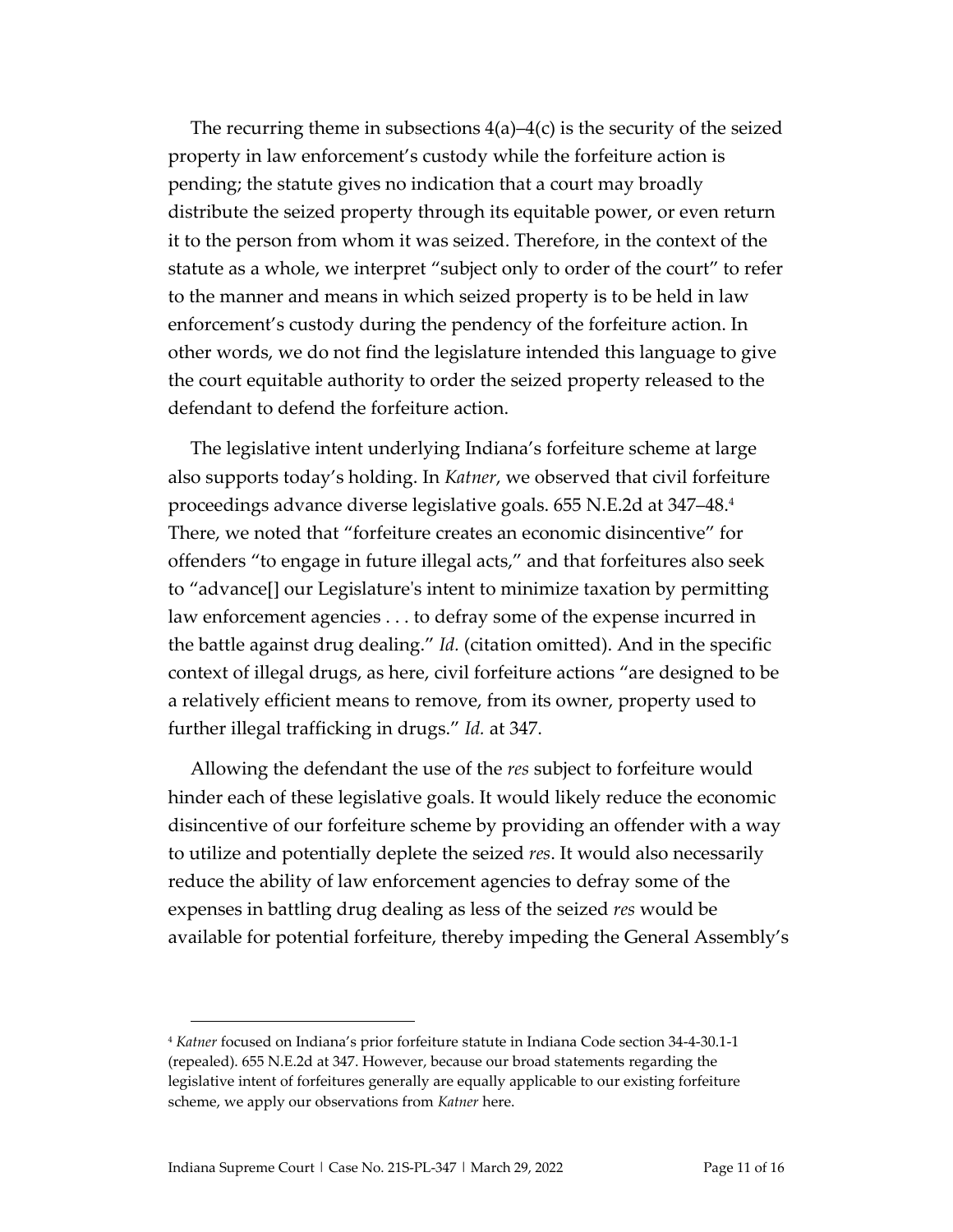goal of minimizing taxation. Therefore, considering the legislative goals underlying forfeitures generally, we conclude that our General Assembly did not intend for the Racketeering Forfeiture Statute to permit a court to release the seized *res* to the defendant to defend the forfeiture action.

In addition, a court will not exercise its equitable powers if the petitioner has an adequate remedy at law*. State ex rel. Hahn v. Howard Circuit Court*, 571 N.E.2d 540, 541 (Ind. 1991). Here, there is already an express statutory mechanism for a trial court to permit an indigent individual to obtain civil counsel in forfeiture cases. *See infra* Part III; *see also* I.C. § 34-10-1-2. In crafting this civil appointment statute, our General Assembly decided to extend eligibility for civil counsel appointment only to litigants who meet the statutory criteria. We therefore decline to interpret the Racketeering Forfeiture Statute in a manner that would allow applicants to potentially circumvent the more stringent civil appointment requirements in Indiana Code section 34-10-1-2.

"[T]he job of this Court is to interpret, not legislate, the statutes before it[,]" *ESPN*, 62 N.E.3d at 1200, and "we exercise caution so as not to add words" to a statute where none exist. *West*, 54 N.E.3d at 353. Therefore, we hold that the Racketeering Forfeiture Statute does not permit the court to order seized funds released to the forfeiture defendant to fund a defense to the forfeiture action.

### **III. The trial court did not abuse its discretion in denying Abbott's request for appointed counsel, even if "exceptional circumstances" may have existed.**

Abbott argues that if he cannot use the funds subject to forfeiture to defend himself in the forfeiture action, he is a "clear candidate for counsel under Section 34-10-1-2" given the "exceptional circumstances" surrounding his case. Resp. Br. at 18–19. We therefore consider whether the trial court abused its discretion by denying's Abbott's request for appointed counsel. *Inman v. State Farm Mut. Auto. Ins. Co.,* 981 N.E.2d 1202, 1204 n.2 (Ind. 2012) (finding an abuse of discretion standard where the language of a statute is permissive). A trial court abuses its discretion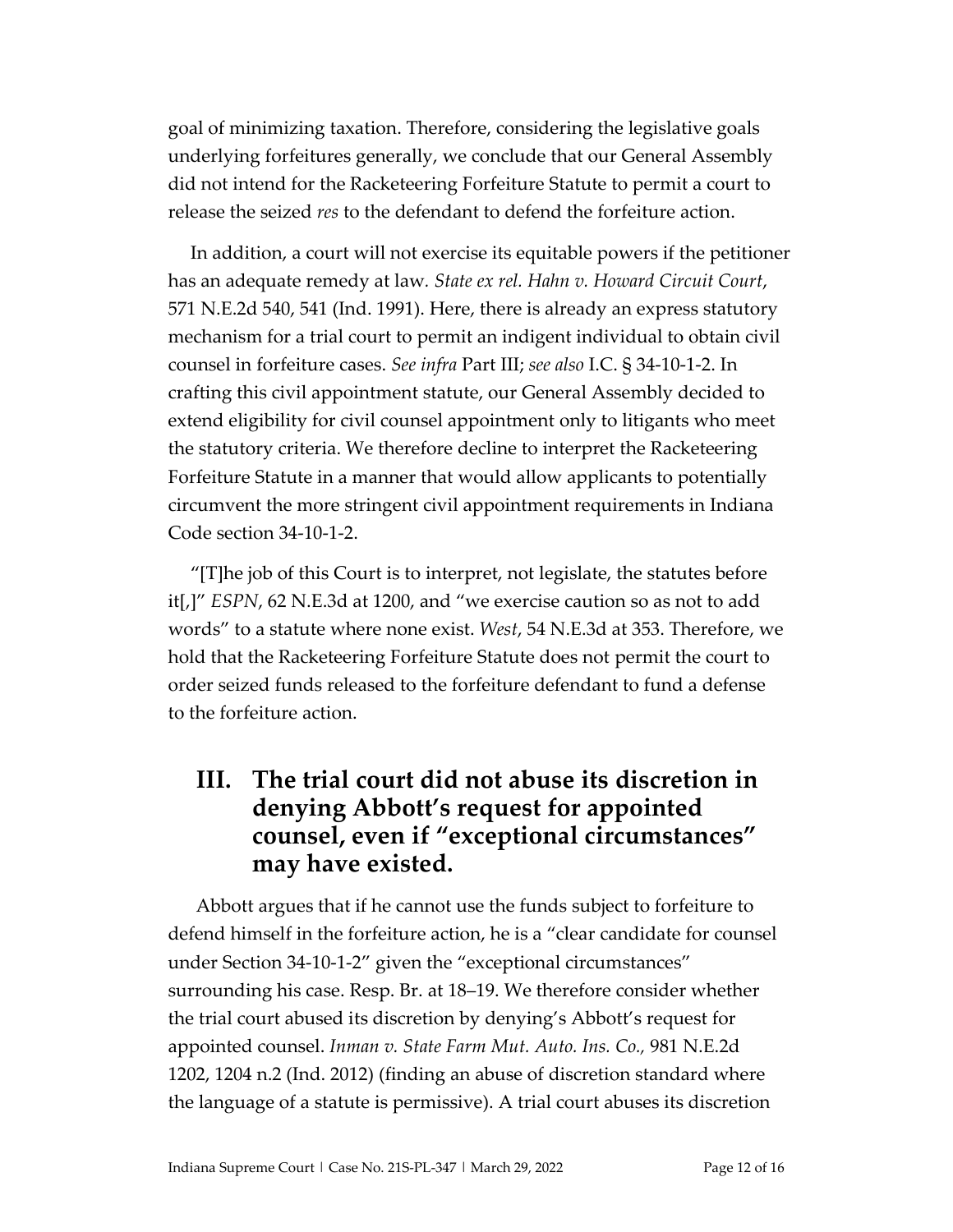when its decision is "clearly against the logic and effect of the facts and circumstances before the court or if the court has misinterpreted the law." *Id.* at 1204. We will not reweigh the evidence, and we determine whether the evidence before the trial court can serve as a rational basis for its decision. *DePuy Orthopaedics, Inc. v. Brown*, 29 N.E.3d 729, 732 (Ind. 2015).

When the court is satisfied that the litigant lacks "sufficient means to prosecute or defend the action," the trial court "may, under exceptional circumstances," appoint that litigant civil counsel. I.C. § 34-10-1-2(b). In making this determination, the trial court may consider "(1) [t]he likelihood of the applicant prevailing on the merits of the applicant's claim or defense," and "(2) [t]he applicant's ability to investigate and present the applicant's claims or defenses without an attorney, given the type and complexity of the facts and legal issues in the action." *Id.* § -2(c). A court "shall deny" an application for appointment of counsel if it determines that "(1) [t]he applicant failed to make a diligent effort to obtain an attorney before filing the application[,]" or "(2) [t]he applicant is unlikely to prevail on the applicant's claim or defense." *Id*. § -2(d).

The party seeking civil counsel appointment bears the burden to demonstrate that he or she is indigent and without "sufficient means." *Sholes v. Sholes*, 760 N.E.2d 156, 160 (Ind. 2001). Whether the applicant has "sufficient means" goes beyond a mere snapshot of the applicant's financial status. *Id.* at 161. Moreover, "the court should look to the particular issues presented in the action" and "examine the applicant's status in relation to the type of action[.]" *Id.* <sup>5</sup>

In looking at the type of action before us, we note that forfeitures "are not favored, and should be enforced only when within both the letter and

<sup>5</sup> A court's determination of whether a litigant has sufficient means to prosecute or defend an action is reviewed for an abuse of discretion. *See Sholes*, 760 N.E.2d at 161 n.3 (citing *E.P. v. Marion Cnty. Ofc. of Family & Children,* 653 N.E.2d 1026, 1034 (Ind. Ct. App. 1995)). The record is unclear whether the trial court made a specific finding on whether Abbott had "sufficient means to prosecute or defend the action." I.C. § 34-10-1-2(b). For the purposes of our "exceptional circumstances" inquiry, we assume without deciding that Abbott lacked sufficient means to defend the action.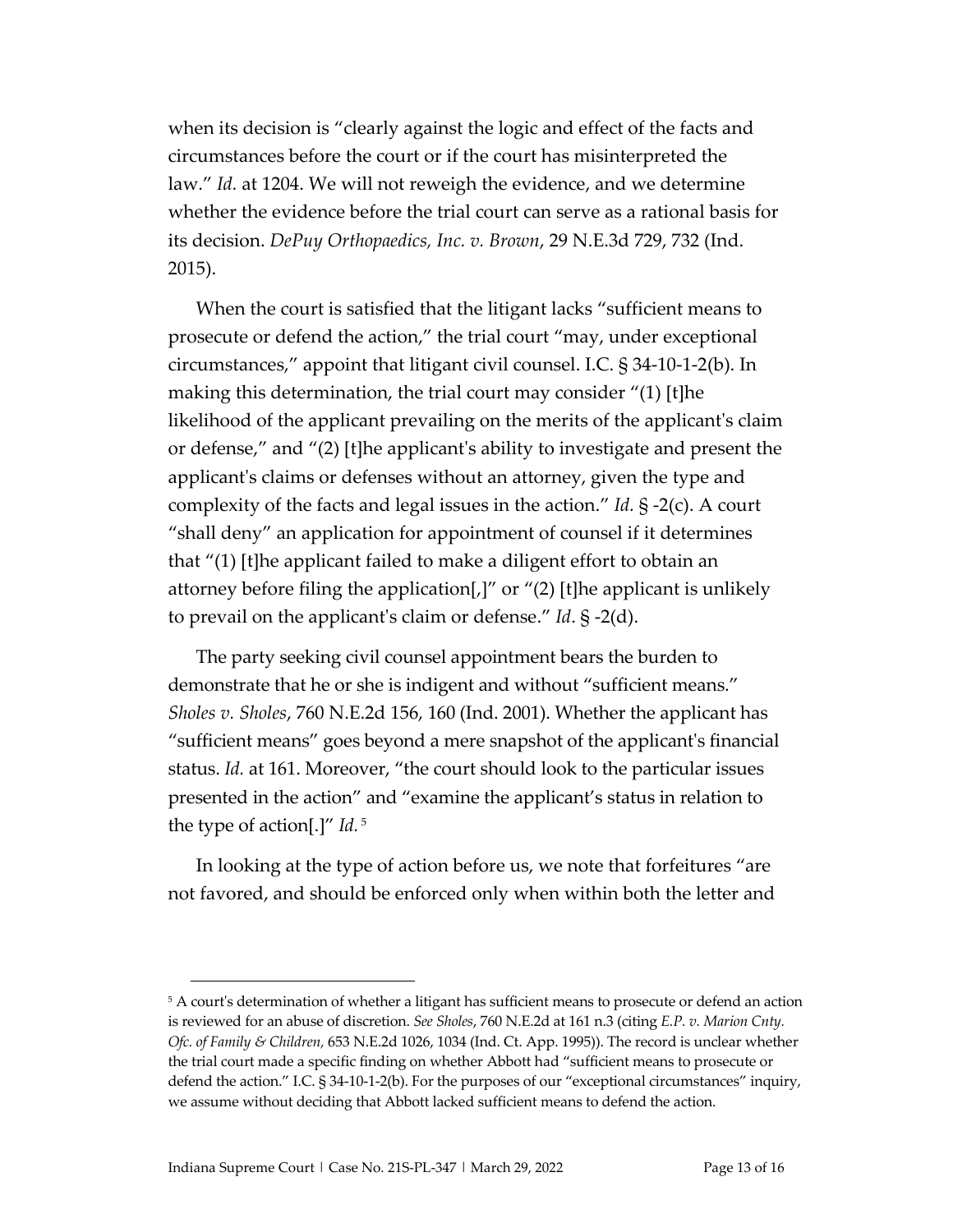spirit of the law." *Katner*, 655 N.E.2d at 347. We have also observed that while forfeiture actions are properly classified as civil in nature, "civil proceedings may advance punitive and remedial goals[,]" *id.* at 347, and forfeiture actions "have significant criminal and punitive characteristics." *Hughley*, 15 N.E.3d at 1005. Moreover, we have acknowledged that "the punitive nature of some *in rem* proceedings may require us to confront—at some point—questions about whether the procedural requirements of *in rem* forfeitures comport with due process or other constitutional guarantees." *State v. Timbs*, 134 N.E.3d 12, 27 n.5 (Ind. 2019). While Abbott makes no constitutional challenges to Indiana's forfeiture scheme today, it is with this backdrop that we turn to analyze his status in relation to this forfeiture action to determine whether "exceptional circumstances" exist to trigger the court's discretionary ability to appoint civil counsel under Indiana Code section 34-10-1-2(b).

We agree with Abbott that his status in relation to this forfeiture action presents the type of "exceptional circumstances" that would allow a court to appoint civil counsel under Indiana Code sections 34-10-1-2(b) and (c). Here, Abbott requested appointed counsel at public expense, asserting that he was incarcerated, indigent, and lacked the means to hire counsel. He also asserted that this forfeiture action was "complex" and that his only source of income was \$24 per month for "working at [his] institutional job assignment or for going to school" at the correctional facility. Appellant's App. Vol. II at 59–61. And while Abbott was attempting to defend the forfeiture action from prison, the trial court admonished him several times for failing to follow proper procedures and advised him to "seek the advice of an attorney." *Id.* at 8, 59-60. Accordingly, in light of the trial court's multiple admonishments and Abbott's indigent and incarcerated status in relation to the "quasicriminal" <sup>6</sup> nature of this civil forfeiture action, we find that exceptional

<sup>6</sup> *See Timbs*, 134 N.E.3d at 27 n.5 (citing *One 1958 Plymouth Sedan v. Pennsylvania*, 380 U.S. 693, 700, 85 S.Ct. 1246, 14 L.Ed.2d 170 (1965) ("[A] forfeiture proceeding is quasi-criminal in character. Its object, like a criminal proceeding, is to penalize for the commission of an offense against the law.")).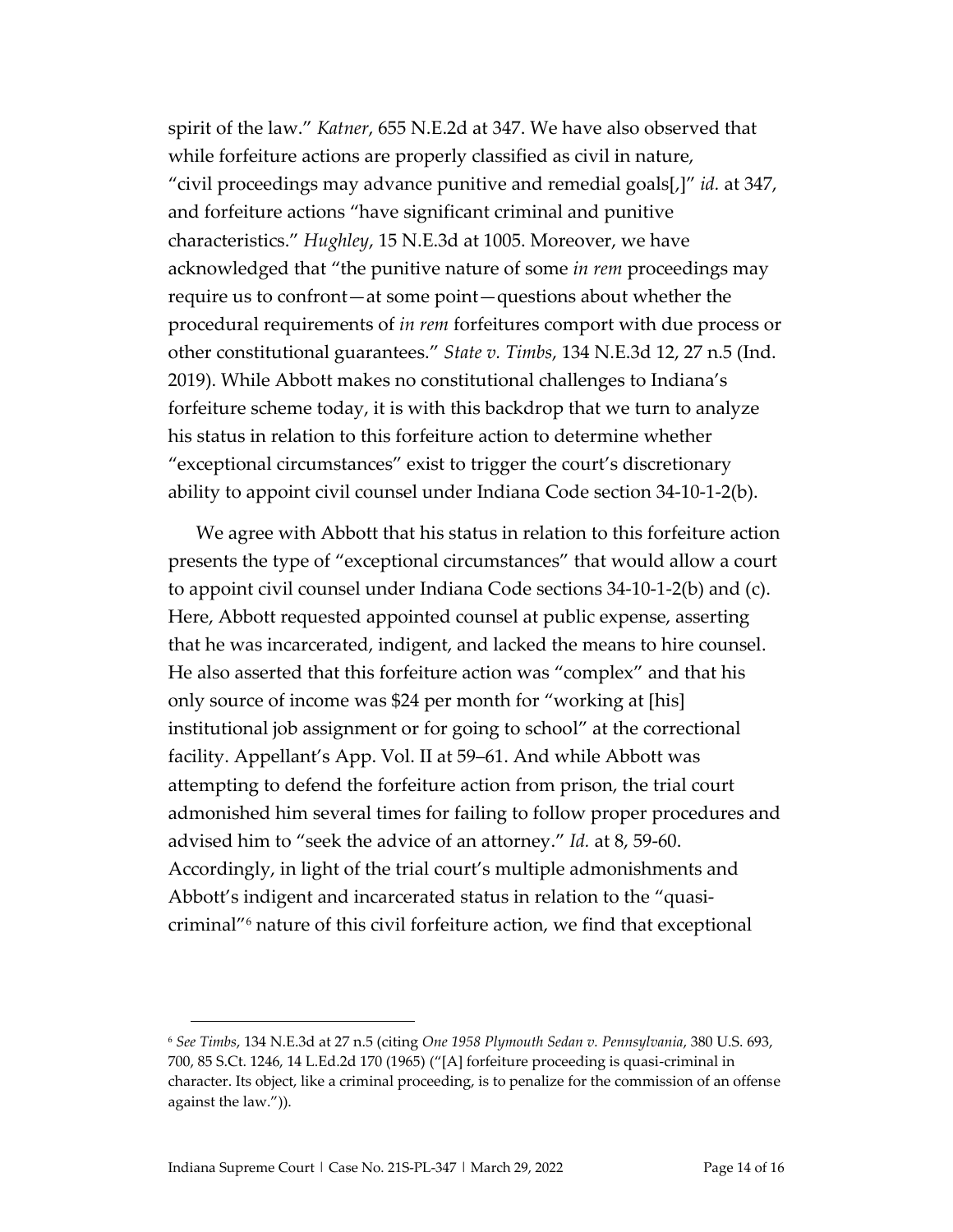circumstances do exist on this record which would justify appointment of civil counsel under Indiana Code section 34-10-1-2(b)(2).

However, our analysis does not stop there. The trial court denied Abbott's request for counsel under Indiana Code section 34-10-1-2(d), which plainly states that the "court shall deny" the request for counsel if it determines the "applicant is unlikely to prevail on the applicant's claim or defense."<sup>7</sup> Indiana case law "presumptively treats 'shall' as mandatory . . . 'unless it appears clear from the context or the purpose of the statute that the legislature intended a different meaning.'" *Sholes,* 760 N.E.2d at 159 (quoting *Ind. Civil Rights Comm'n v. Indianapolis Newspapers, Inc.*, 716 N.E.2d 943, 947 (Ind. 1999)).

Here, the trial court specifically found that Abbott's "likelihood of prevailing on the merits is slim based on the evidence before the court[.]" Appellant's App. Vol II at 14. Given the facts, we cannot say that the trial court erred when finding that Abbott was unlikely to prevail in the forfeiture action, nor was its decision to deny Abbott's request for appointed counsel "clearly against the logic and effect of the facts and circumstances." *See Inman*, 981 N.E.2d at 1204. After two controlled buys with law enforcement, officers searched Abbott's home, finding marijuana, methamphetamine, and hundreds of amphetamine and alprazolam pills, as well as several firearms. Abbott was later convicted of four felonies, two of which were Level 2 drug dealing felonies, largely based on the evidence seized from his home. And because the civil appointment statute requires the trial court to deny a request for counsel if it determines the applicant is unlikely to prevail in the action, the trial court did not abuse its discretion by denying Abbott's petition.

Under our standard of review, we will not reweigh the evidence. *DePuy Orthopaedics*, 29 N.E.3d at 732. Therefore, although Abbott's case may present "exceptional circumstances" that would permit the trial court

<sup>7</sup> The record does not reflect whether the trial court first was "satisfied that [Abbott] . . . does not have sufficient means to . . . defend the action" under Indiana Code section 34-10-1-2(b) before considering if Abbott had a likelihood of succeeding in defending the forfeiture.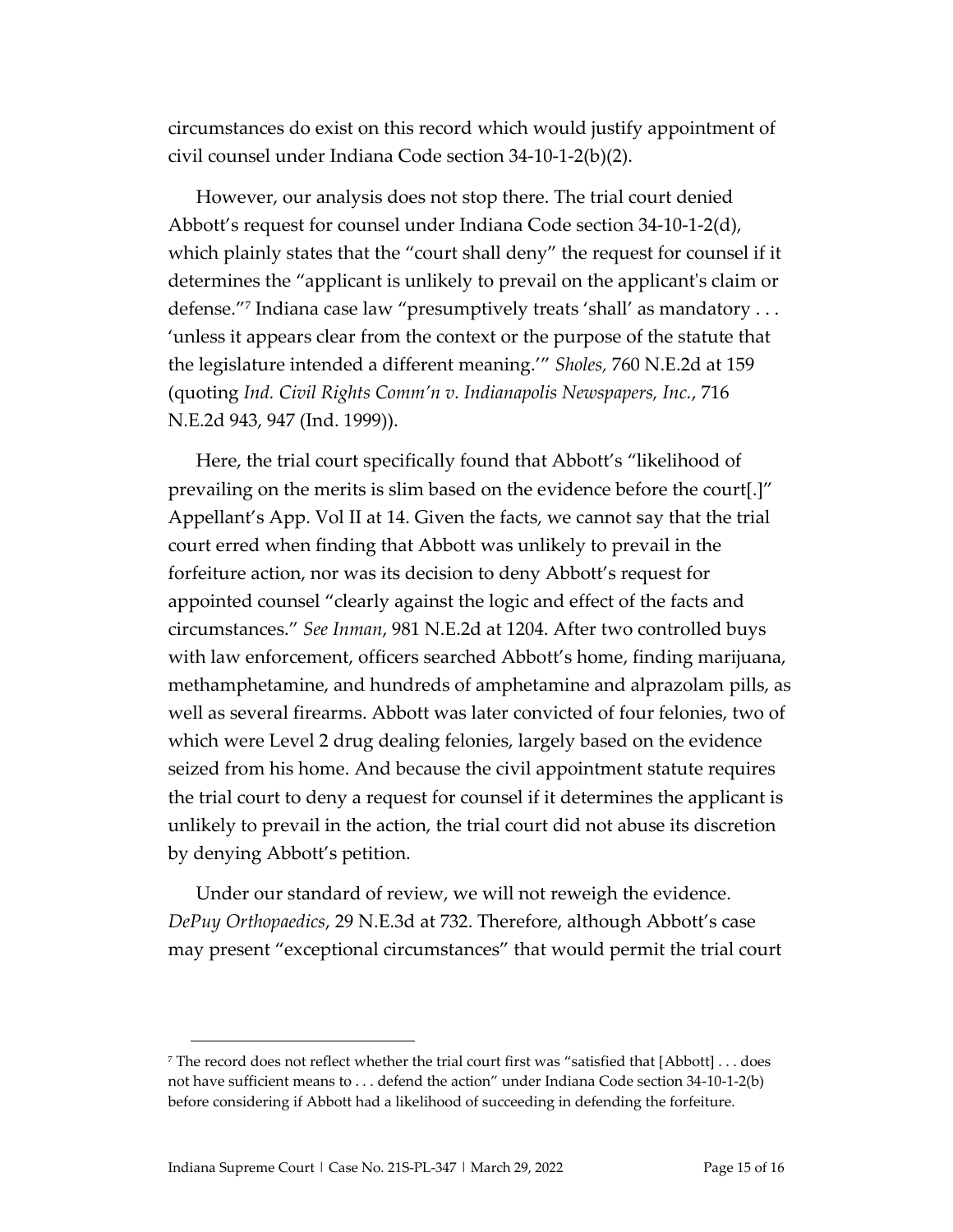to appoint counsel under Indiana Code section 34-10-1-2(b), the trial court did not abuse its discretion by denying Abbott's request after finding that he was unlikely to prevail in his defense of the forfeiture action.

## **Conclusion**

We reverse the grant of summary judgment in the State's favor regarding the \$8,923 in cash. We also hold that the Racketeering Forfeiture Statute does not permit the court to release the *res* subject to forfeiture to the defendant to mount a defense to the forfeiture action. Finally, we affirm the denial of Abbott's request for appointed counsel. We therefore remand this case for further proceedings consistent with this opinion.

Massa, Slaughter, and Goff, JJ., concur. Rush, C.J., concurs in part and dissents in part with separate opinion.

ATTORNEYS FOR APPELLANT Marie L. Miller Samuel B. Gedge Institute for Justice Arlington, Virginia

ATTORNEYS FOR APPELLEE Theodore E. Rokita Attorney General of Indiana

Justin F. Roebel Supervising Deputy Attorney General Indianapolis, Indiana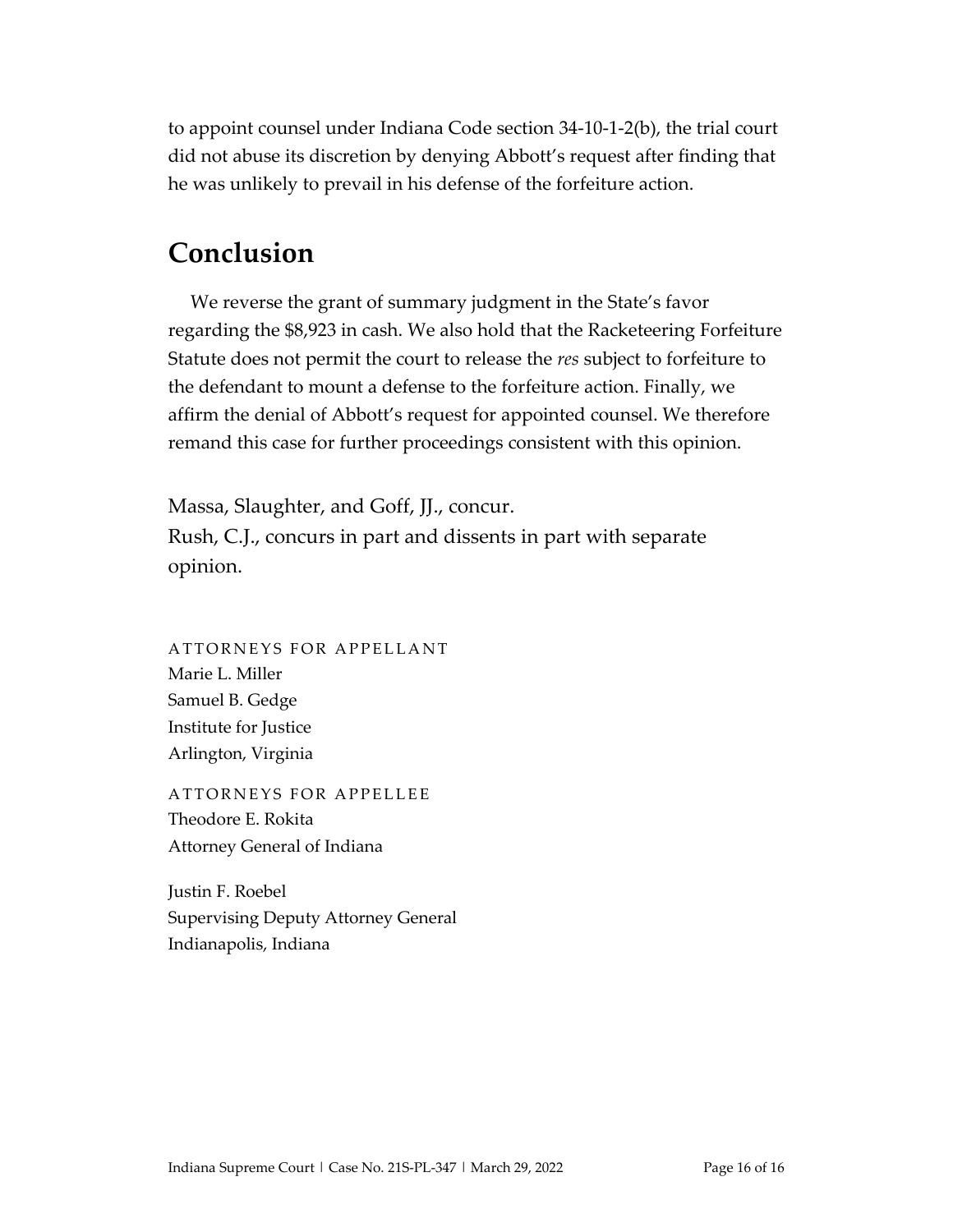#### **Rush, C.J., concurring in part and dissenting in part.**

I concur with the majority's interpretation of Indiana's racketeering forfeiture statute and its determination that the State is not entitled to summary judgment. However, I respectfully dissent from the majority's holding that the trial court did not abuse its discretion in denying Abbott's request for appointed counsel.

To qualify for appointed counsel in a civil proceeding, applicants must be (1) indigent and (2) without sufficient means to defend or prosecute the action. Ind. Code §§ [34-10-1-1,](https://1.next.westlaw.com/Document/N56C28A90816D11DB8132CD13D2280436/View/FullText.html?transitionType=UniqueDocItem&contextData=(sc.UserEnteredCitation)&userEnteredCitation=I.c.+34-10-1-1) [-2\(b\).](https://1.next.westlaw.com/Document/N581FA990816D11DB8132CD13D2280436/View/FullText.html?originationContext=previousnextsection&contextData=(sc.UserEnteredCitation)&transitionType=StatuteNavigator&needToInjectTerms=False&ppcid=8d0dfc1b735743e8ae5ff774546ac8d8) Upon satisfying these conditions, the trial court may then appoint counsel "under exceptional circumstances." *Id.* [§ -2\(b\)\(2\).](https://1.next.westlaw.com/Document/N581FA990816D11DB8132CD13D2280436/View/FullText.html?originationContext=previousnextsection&contextData=(sc.UserEnteredCitation)&transitionType=StatuteNavigator&needToInjectTerms=False&ppcid=8d0dfc1b735743e8ae5ff774546ac8d8) But if the trial court determines that the applicant is "unlikely to prevail on [their] claim or defense," the court must deny the request. *Id.* [§ -2\(d\)\(2\).](https://1.next.westlaw.com/Document/N581FA990816D11DB8132CD13D2280436/View/FullText.html?originationContext=previousnextsection&contextData=(sc.UserEnteredCitation)&transitionType=StatuteNavigator&needToInjectTerms=False&ppcid=8d0dfc1b735743e8ae5ff774546ac8d8)

As the majority thoughtfully acknowledges, this case presents a host of "exceptional circumstances" that support the appointment of counsel. *Ante*, at 14. In my view, these same circumstances—along with others must be considered in determining whether the trial court abused its discretion in concluding that Abbott's "likelihood of prevailing on the merits is slim." And after considering the exceptional circumstances in this case, the quintessentially unique features of *in rem* forfeiture proceedings, and the fact that Abbott's defense possesses enough merit to proceed to trial, I am led to one conclusion: denying Abbott's request for counsel is clearly against the logic and effect of the facts and circumstances before the trial court.

# **I. The trial court's denial of counsel, premised on its merits determination, was an abuse of discretion.**

In light of the facts before the trial court surrounding the seizure of the cash, the majority finds no error with the trial court's determination that Abbott lacked a likelihood of prevailing in the forfeiture action. *Ante*, at 15. But whether this determination amounts to an abuse of discretion requires consideration of all relevant "facts and circumstances." And here, this includes not only the exceptional circumstances identified by the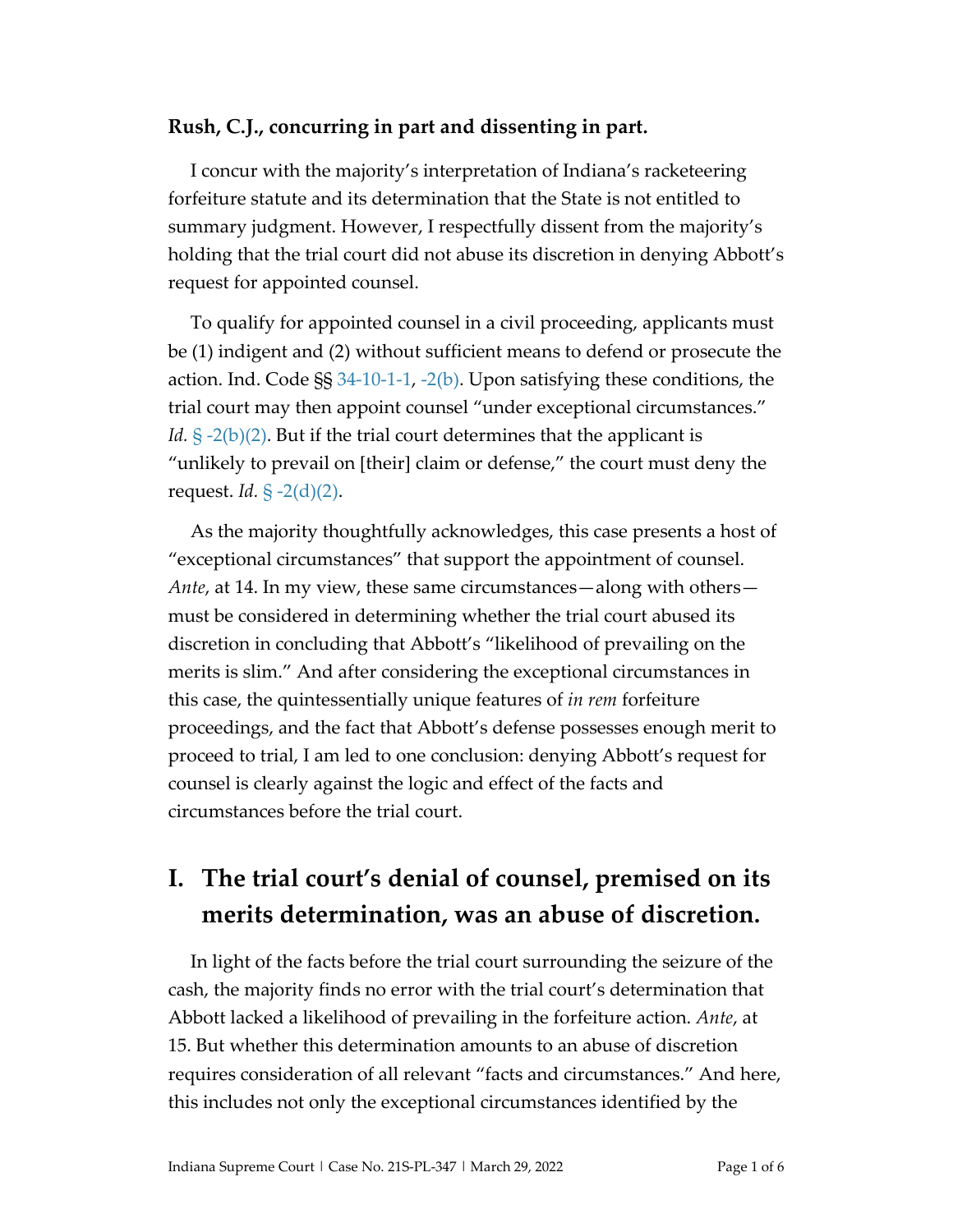majority, *ante*, at 14, but also (1) the unique characteristics of *in rem* forfeiture proceedings and (2) the fact that Abbott's defense survives summary judgment.

## **A. Unique characteristics of** *in rem* **forfeiture actions constrain Abbott's ability to show a likelihood of prevailing in his defense.**

It is well settled that *in rem* forfeitures are disfavored in Indiana and that statutes authorizing them are strictly construed against the State. *Hughley v. State*[, 15 N.E.3d 1000, 1005 \(Ind. 2014\);](https://www.westlaw.com/Document/Ie935ccc1389f11e4b86bd602cb8781fa/View/FullText.html?transitionType=Default&contextData=(sc.Default)&VR=3.0&RS=da3.0&fragmentIdentifier=co_pp_sp_7902_1005) *Chan v. State*[, 969 N.E.2d](https://www.westlaw.com/Document/I67808118bc3c11e1b60ab297d3d07bc5/View/FullText.html?transitionType=Default&contextData=(sc.Default)&VR=3.0&RS=da3.0&fragmentIdentifier=co_pp_sp_578_621)  [619, 621 \(Ind. Ct. App. 2012\).](https://www.westlaw.com/Document/I67808118bc3c11e1b60ab297d3d07bc5/View/FullText.html?transitionType=Default&contextData=(sc.Default)&VR=3.0&RS=da3.0&fragmentIdentifier=co_pp_sp_578_621) Thus, the State's entitlement to the disputed *res* is far from assumed; instead, the State must establish a "nexus" between the item sought and the criminal activity. *See, e.g.*, *[Katner v. State](https://www.westlaw.com/Document/I3d0ab563d3df11d99439b076ef9ec4de/View/FullText.html?transitionType=Default&contextData=(sc.Default)&VR=3.0&RS=da3.0&fragmentIdentifier=co_pp_sp_578_348)*, [655 N.E.2d 345, 348–49 \(Ind. 1995\).](https://www.westlaw.com/Document/I3d0ab563d3df11d99439b076ef9ec4de/View/FullText.html?transitionType=Default&contextData=(sc.Default)&VR=3.0&RS=da3.0&fragmentIdentifier=co_pp_sp_578_348)

Indeed, forfeiture actions are "quasi-criminal," purposefully oriented at imposing punishment—by way of property deprivation—for the commission of a crime. *[One 1958 Plymouth Sedan v. Pennsylvania](https://www.westlaw.com/Document/I65023b5b9c1d11d9bc61beebb95be672/View/FullText.html?transitionType=Default&contextData=(sc.Default)&VR=3.0&RS=da3.0&fragmentIdentifier=co_pp_sp_780_700)*, 380 U.S. [693, 700 \(1965\);](https://www.westlaw.com/Document/I65023b5b9c1d11d9bc61beebb95be672/View/FullText.html?transitionType=Default&contextData=(sc.Default)&VR=3.0&RS=da3.0&fragmentIdentifier=co_pp_sp_780_700) *see also State v. Timbs*[, 134 N.E.3d 12, 25 \(Ind. 2019\).](https://www.westlaw.com/Document/Ib05c84a0f9de11e9831490f1ca5ff4e0/View/FullText.html?transitionType=Default&contextData=(sc.Default)&VR=3.0&RS=da3.0&fragmentIdentifier=co_pp_sp_7902_25) Though the deprivation of property interests generally requires due process, not all deprivations are accompanied by the same procedural protections. *See generally Mathews v. Eldridge*[, 424 U.S. 319, 332–33 \(1976\).](https://www.westlaw.com/Document/Ic1e7189c9c1e11d991d0cc6b54f12d4d/View/FullText.html?transitionType=Default&contextData=(sc.Default)&VR=3.0&RS=da3.0&fragmentIdentifier=co_pp_sp_780_332) This is particularly true in the modern civil-forfeiture era, as forfeiture defendants enjoy far fewer procedural protections than their criminal counterparts. *See Leonard v. Texas*, 137 S. [Ct. 847, 847–48 \(2017\)](https://www.westlaw.com/Document/I91dff109548311e6a795ac035416da91/View/FullText.html?transitionType=Default&contextData=(sc.Default)&VR=3.0&RS=da3.0&fragmentIdentifier=co_pp_sp_708_847) (Thomas, J., respecting denial of certiorari) (noting how as a "result of this distinct legal regime, civil forfeiture has in recent decades become widespread and highly profitable"); *see also Timbs*[, 134 N.E.3d at 27](https://www.westlaw.com/Document/Ib05c84a0f9de11e9831490f1ca5ff4e0/View/FullText.html?transitionType=Default&contextData=(sc.Default)&VR=3.0&RS=da3.0&fragmentIdentifier=co_pp_sp_7902_27) n.5.

As the majority observes, questions regarding the adequacy of existing procedural safeguards are not before the Court today. *Ante*, at 14. Nevertheless, we cannot ignore the constellation of unique characteristics that inform and impede a defendant's ability to show a likelihood of prevailing in an *in rem* proceeding. Because these forfeitures "have significant criminal and punitive characteristics," we have previously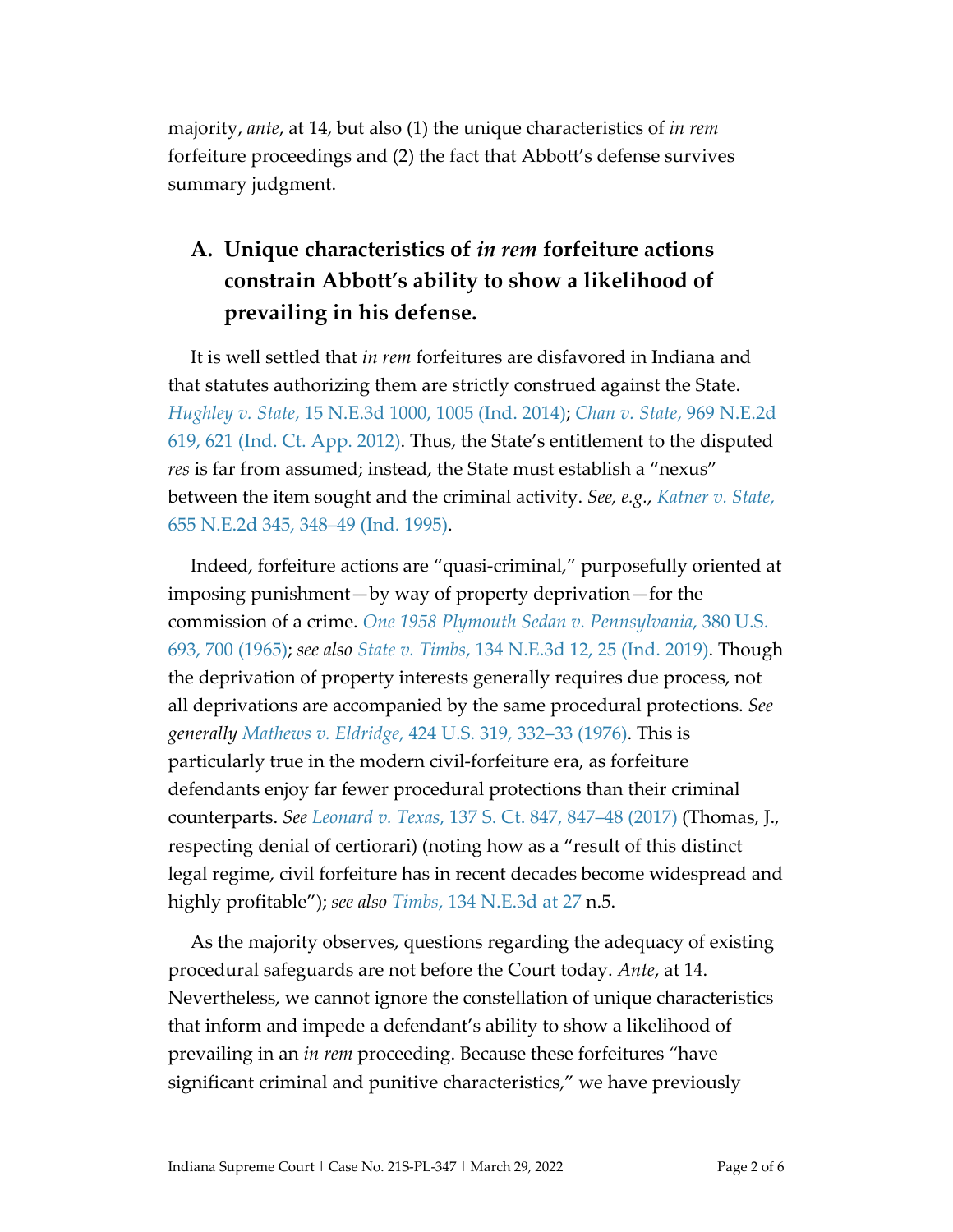found it "vital" that parties to forfeiture actions are not "denied their day in court." *Hughley*[, 15 N.E.3d at 1005.](https://www.westlaw.com/Document/Ie935ccc1389f11e4b86bd602cb8781fa/View/FullText.html?transitionType=Default&contextData=(sc.Default)&VR=3.0&RS=da3.0&fragmentIdentifier=co_pp_sp_7902_1005) And although Abbott has not been denied his day in court, three aspects of our current system render that day far more onerous.

First, forfeiture defendants have no right to counsel; instead, the appointment of counsel is at the mercy of the trial court. *See, e.g.*, [I.C. § 34-](https://1.next.westlaw.com/Document/N581FA990816D11DB8132CD13D2280436/View/FullText.html?originationContext=previousnextsection&contextData=(sc.UserEnteredCitation)&transitionType=StatuteNavigator&needToInjectTerms=False&ppcid=8d0dfc1b735743e8ae5ff774546ac8d8) [10-1-2.](https://1.next.westlaw.com/Document/N581FA990816D11DB8132CD13D2280436/View/FullText.html?originationContext=previousnextsection&contextData=(sc.UserEnteredCitation)&transitionType=StatuteNavigator&needToInjectTerms=False&ppcid=8d0dfc1b735743e8ae5ff774546ac8d8) *But cf. [State v. \\$1,010.00 in Am. Currency](https://www.westlaw.com/Document/I4f7e71253eb911db8ac4e022126eafc3/View/FullText.html?transitionType=Default&contextData=(sc.Default)&VR=3.0&RS=da3.0&fragmentIdentifier=co_pp_sp_595_98)*, 722 N.W.2d 92, 98–99 (S.D. [2006\)](https://www.westlaw.com/Document/I4f7e71253eb911db8ac4e022126eafc3/View/FullText.html?transitionType=Default&contextData=(sc.Default)&VR=3.0&RS=da3.0&fragmentIdentifier=co_pp_sp_595_98) (holding that indigent defendants have a constitutional due process right to counsel when the State initiates a forfeiture proceeding prior to a criminal proceeding). Without the assistance of counsel, any litigant especially those unfamiliar with the court system's procedural ins-andouts, let alone the legal issues involved—is inherently less likely to mount a successful claim or defense. Forfeiture defendants, in particular, are distinctly disadvantaged by the lack of appointed counsel. *See [Leonard](https://www.westlaw.com/Document/I91dff109548311e6a795ac035416da91/View/FullText.html?transitionType=Default&contextData=(sc.Default)&VR=3.0&RS=da3.0&fragmentIdentifier=co_pp_sp_708_848)*, 137 [S. Ct. at 848](https://www.westlaw.com/Document/I91dff109548311e6a795ac035416da91/View/FullText.html?transitionType=Default&contextData=(sc.Default)&VR=3.0&RS=da3.0&fragmentIdentifier=co_pp_sp_708_848) (Thomas, J., respecting denial of certiorari) (recognizing that "forfeiture operations frequently target the poor and other groups least able to defend their interests in forfeiture proceedings"). And oftentimes these defendants—including Abbott—would be able to afford representation but for the State's seizure of funds.

Second, despite the criminal and punitive characteristics of forfeiture actions, the State's burden of proof in these proceedings is much lower than its burden in criminal cases. *See Timbs*[, 134 N.E.3d at 27](https://www.westlaw.com/Document/Ib05c84a0f9de11e9831490f1ca5ff4e0/View/FullText.html?transitionType=Default&contextData=(sc.Default)&VR=3.0&RS=da3.0&fragmentIdentifier=co_pp_sp_7902_27) n.5. The State need only prove the requisite "nexus" by a preponderance of the evidence, which bolsters its ability to obtain property. *See* I.C. § [34-24-2-](https://1.next.westlaw.com/Document/N482C6910816D11DB8132CD13D2280436/View/FullText.html?transitionType=UniqueDocItem&contextData=(sc.UserEnteredCitation)&userEnteredCitation=I.C.+34-24-2-2) [2\(d\);](https://1.next.westlaw.com/Document/N482C6910816D11DB8132CD13D2280436/View/FullText.html?transitionType=UniqueDocItem&contextData=(sc.UserEnteredCitation)&userEnteredCitation=I.C.+34-24-2-2) *Serrano v. State*[, 946 N.E.2d 1139, 1142–43 \(Ind. 2011\);](https://www.westlaw.com/Document/Iab00842c71b211e0a8a2938374af9660/View/FullText.html?transitionType=Default&contextData=(sc.Default)&VR=3.0&RS=da3.0&fragmentIdentifier=co_pp_sp_578_1142) *[Leonard](https://www.westlaw.com/Document/I91dff109548311e6a795ac035416da91/View/FullText.html?transitionType=Default&contextData=(sc.Default)&VR=3.0&RS=da3.0&fragmentIdentifier=co_pp_sp_708_847)*, 137 S. [Ct. at 847–48](https://www.westlaw.com/Document/I91dff109548311e6a795ac035416da91/View/FullText.html?transitionType=Default&contextData=(sc.Default)&VR=3.0&RS=da3.0&fragmentIdentifier=co_pp_sp_708_847) (Thomas, J., respecting denial of certiorari) (noting that a lower burden of proof has, in part, contributed to the increased utility of *in rem* proceedings for states). Further demonstrating the "relative ease" of the State's *in rem* pursuits, a forfeiture defendant "need not be found guilty of a crime—or even charged—to lose permanently their cash, car, home or other property." *Serrano*[, 946 N.E.2d at](https://www.westlaw.com/Document/Iab00842c71b211e0a8a2938374af9660/View/FullText.html?transitionType=Default&contextData=(sc.Default)&VR=3.0&RS=da3.0&fragmentIdentifier=co_pp_sp_578_1141) 1141.

Third, when there is a parallel criminal proceeding—such as in Abbott's case—*in rem* defendants face an untenable choice: answer the State's complaint and incriminate themselves by admitting an interest in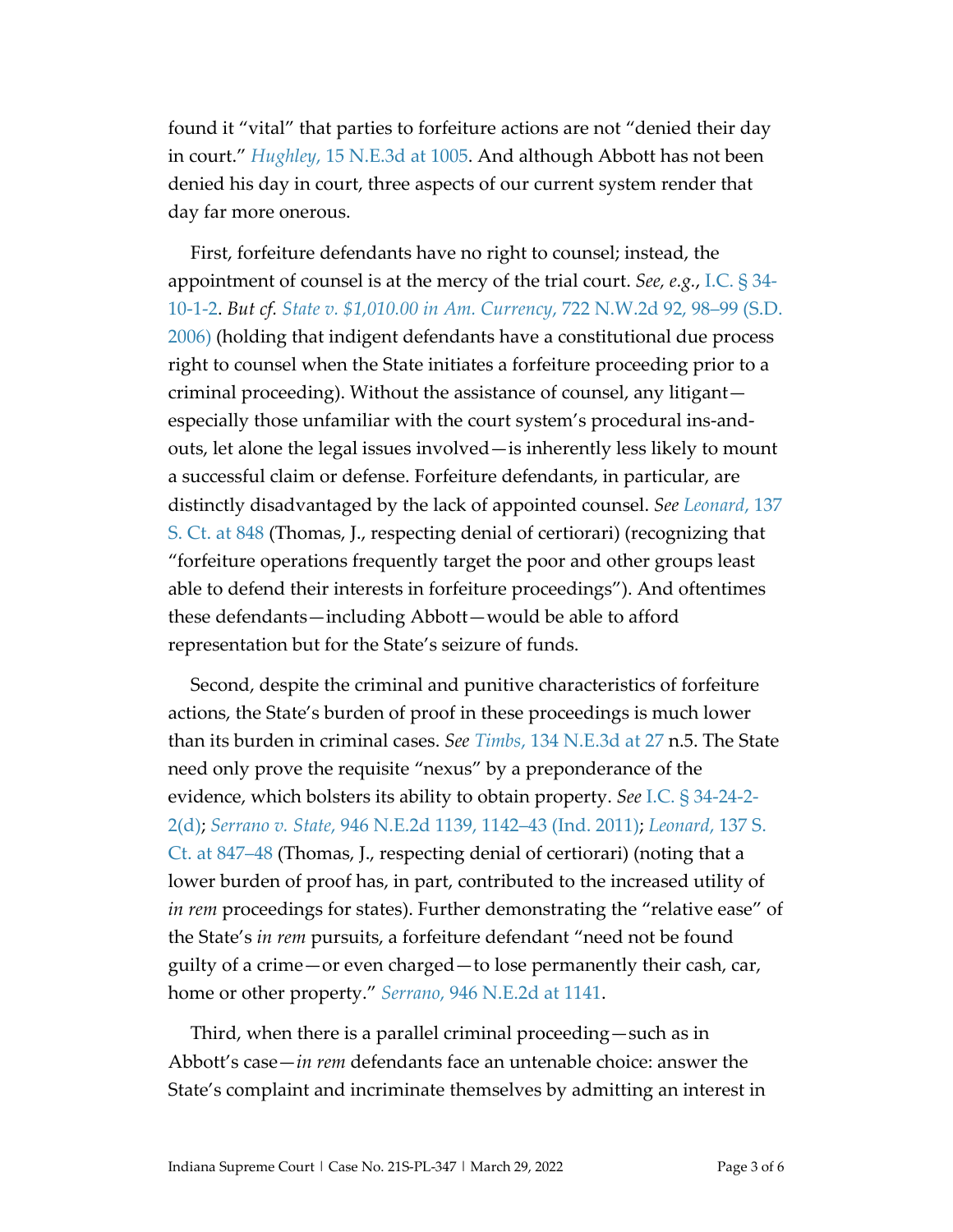the property or not answer the complaint and forfeit the property. *Cf. [State](https://www.westlaw.com/Document/I74f5b030323711eaac0ee4466ee51240/View/FullText.html?transitionType=Default&contextData=(sc.Default)&VR=3.0&RS=da3.0&fragmentIdentifier=co_pp_sp_7691_647)  v. Melendez*[, 222 A.3d 639, 647–48](https://www.westlaw.com/Document/I74f5b030323711eaac0ee4466ee51240/View/FullText.html?transitionType=Default&contextData=(sc.Default)&VR=3.0&RS=da3.0&fragmentIdentifier=co_pp_sp_7691_647) (N.J. 2020) (holding the State cannot use a defendant's statements in an answer to a forfeiture complaint in a later criminal proceeding because the statements "cannot be considered voluntary"). In this way, forfeiture defendants are exposed to risks and wrinkles that are both unfamiliar to other civil litigants and carry far greater consequences—particularly so for the *pro se* defendant.

These three aspects of *in rem* forfeiture proceedings inextricably inform, and effectively constrain, a defendant's ability to show a likelihood of success on the merits of their defense. And when, like Abbott, the defendant is indigent and incarcerated, yet forced to proceed *pro se*, making that showing is uniquely burdensome. We simply cannot ignore the logic and effect of these facts and circumstances when considering whether a trial court abused its discretion in denying appointed counsel based on a forfeiture defendant's likelihood of prevailing on their defense.

#### **B. Abbott's defense, which survives summary judgment, undermines the trial court's merits determination.**

The unique characteristics of *in rem* proceedings, combined with Abbott's incarcerated and indigent status, weigh heavily in favor of granting his request for counsel. So, unless Abbott's defense is devoid of legal merit, I would find the trial court's decision stripped of any "rational basis." *See [DePuy Orthopaedics, Inc. v. Brown](https://www.westlaw.com/Document/I1fdf813eec6911e4a795ac035416da91/View/FullText.html?transitionType=Default&contextData=(sc.Default)&VR=3.0&RS=da3.0&fragmentIdentifier=co_pp_sp_7902_732)*, 29 N.E.3d 729, 732 (Ind. 2015).

The appointment-of-counsel statute provides no guidance as to what supports an "unlikely to prevail" determination. *See* I.C. § [34-10-1-2.](https://1.next.westlaw.com/Document/N581FA990816D11DB8132CD13D2280436/View/FullText.html?transitionType=UniqueDocItem&contextData=(sc.UserEnteredCitation)&userEnteredCitation=I.C.+34-10-1-2) Our caselaw, however, reveals that an applicant is unlikely to prevail when their claim or defense either has no legal basis or is procedurally barred. *See, e.g.*, *Smith v. Ind. Dep't of Corr.*[, 871 N.E.2d 975, 986–87 \(Ind. Ct. App.](https://www.westlaw.com/Document/I891ef417475d11dcb979ebb8243d536d/View/FullText.html?transitionType=Default&contextData=(sc.Default)&VR=3.0&RS=da3.0&fragmentIdentifier=co_pp_sp_578_986)  [2007\),](https://www.westlaw.com/Document/I891ef417475d11dcb979ebb8243d536d/View/FullText.html?transitionType=Default&contextData=(sc.Default)&VR=3.0&RS=da3.0&fragmentIdentifier=co_pp_sp_578_986) *trans. denied*; *Beard v. Dominguez*[, 847 N.E.2d 1054, 1063 \(Ind. Ct.](https://www.westlaw.com/Document/Ie5c0cfb6ece711da8b56def3c325596e/View/FullText.html?transitionType=Default&contextData=(sc.Default)&VR=3.0&RS=da3.0&fragmentIdentifier=co_pp_sp_578_1063)  [App. 2006\),](https://www.westlaw.com/Document/Ie5c0cfb6ece711da8b56def3c325596e/View/FullText.html?transitionType=Default&contextData=(sc.Default)&VR=3.0&RS=da3.0&fragmentIdentifier=co_pp_sp_578_1063) *trans. denied*; *In re Adoption of J.D.C.*[, 751 N.E.2d 747, 752 \(Ind.](https://www.westlaw.com/Document/I643aea67d39911d983e7e9deff98dc6f/View/FullText.html?transitionType=Default&contextData=(sc.Default)&VR=3.0&RS=da3.0&fragmentIdentifier=co_pp_sp_578_752)  [Ct. App. 2001\).](https://www.westlaw.com/Document/I643aea67d39911d983e7e9deff98dc6f/View/FullText.html?transitionType=Default&contextData=(sc.Default)&VR=3.0&RS=da3.0&fragmentIdentifier=co_pp_sp_578_752) Abbott's defense does not fall into either category.

As the majority correctly holds, there is a genuine issue of material fact as to the nexus between the seized cash and Abbott's alleged racketeering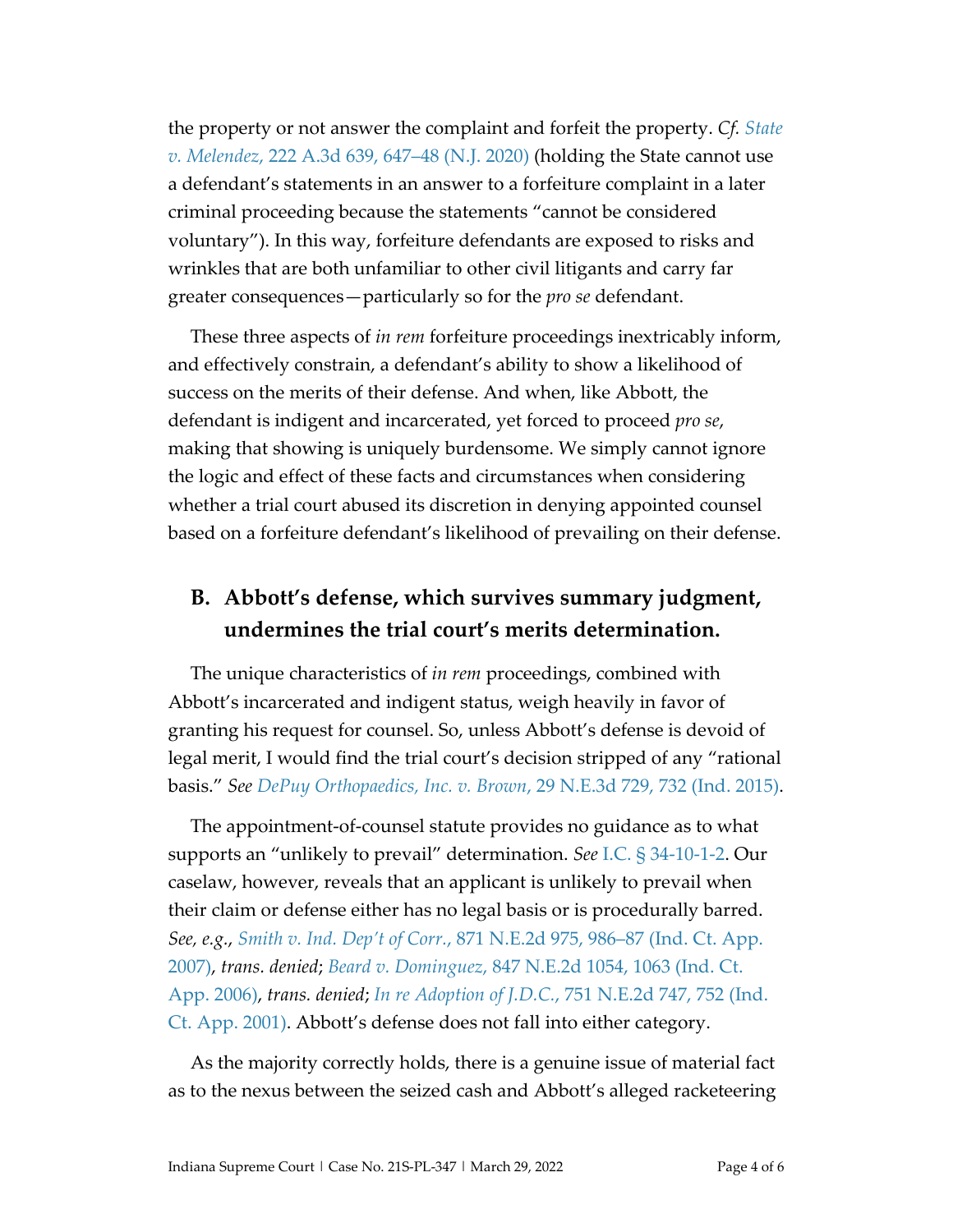activity. *Ante*, at 5–7. To be sure, defeating summary judgment is not the same as showing a likelihood of success at trial. *See Hughley*[, 15 N.E.3d at](https://www.westlaw.com/Document/Ie935ccc1389f11e4b86bd602cb8781fa/View/FullText.html?transitionType=Default&contextData=(sc.Default)&VR=3.0&RS=da3.0&fragmentIdentifier=co_pp_sp_7902_1004) [1004.](https://www.westlaw.com/Document/Ie935ccc1389f11e4b86bd602cb8781fa/View/FullText.html?transitionType=Default&contextData=(sc.Default)&VR=3.0&RS=da3.0&fragmentIdentifier=co_pp_sp_7902_1004) But surviving summary judgment in this context should not be understated. Our standard is purposely demanding because we err "on the side of letting marginal cases proceed to trial on the merits." *[Id.](https://www.westlaw.com/Document/Ie935ccc1389f11e4b86bd602cb8781fa/View/FullText.html?transitionType=Default&contextData=(sc.Default)&VR=3.0&RS=da3.0)* And here, Abbott will proceed to trial on the crux of his forfeiture defense. I agree that "[t]his does not mean that the State cannot later convince the trier of fact by a preponderance of the evidence that there was a sufficient nexus." *Ante*, at 7. But it seems antithetical for the majority to hold the State to its burden at trial, only to later condone the trier of fact's cursory—though statutorily permitted—conclusion that Abbott has a "slim" chance of prevailing.

Abbott's forfeiture defense is neither frivolous nor procedurally estopped. And though the facts surrounding the seizure of the cash, *ante*, at 15, are relevant, they are not dispositive. Rather, the "exceptional circumstances" identified by the majority, the unique aspects of *in rem* proceedings, and Abbott's ability to survive summary judgment collectively support one conclusion: the trial court abused its discretion in denying Abbott's request for counsel on the basis that he is unlikely to prevail. And, as discussed below, the court's other purported bases for its decision also fail.

# **II. The trial court's alternative reasons for denying counsel do not withstand even deferential review.**

In denying Abbott's request for counsel, the trial court presented two other grounds: (1) Abbott's demonstrated ability to investigate and present his defense without an attorney and (2) his prior ability to afford an attorney. *See* I.C. §§ [34-10-1-1,](https://1.next.westlaw.com/Document/N56C28A90816D11DB8132CD13D2280436/View/FullText.html?transitionType=UniqueDocItem&contextData=(sc.UserEnteredCitation)&userEnteredCitation=I.c.+34-10-1-1) [-2.](https://1.next.westlaw.com/Document/N581FA990816D11DB8132CD13D2280436/View/FullText.html?originationContext=previousnextsection&contextData=(sc.UserEnteredCitation)&transitionType=StatuteNavigator&needToInjectTerms=False&ppcid=8d0dfc1b735743e8ae5ff774546ac8d8) Neither reason serves as a "rational basis" for the court's decision.

The trial court's first alternative basis for denying counsel was premised on its belief that Abbott—though indigent and incarcerated was the "most qualified individual to investigate and present information as to why summary judgment is inappropriate." But the court's own